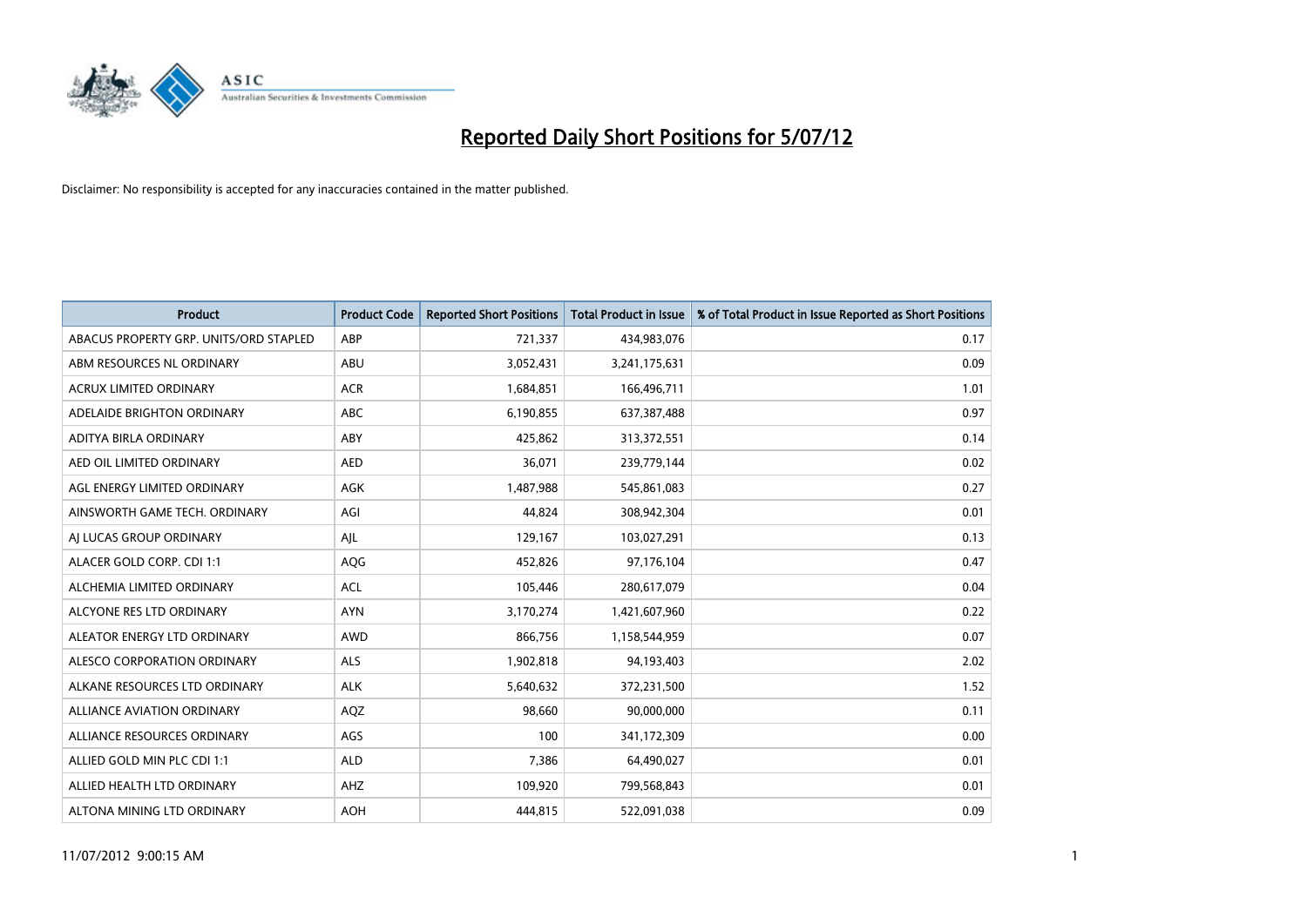

| <b>Product</b>                          | <b>Product Code</b> | <b>Reported Short Positions</b> | <b>Total Product in Issue</b> | % of Total Product in Issue Reported as Short Positions |
|-----------------------------------------|---------------------|---------------------------------|-------------------------------|---------------------------------------------------------|
| ALUMINA LIMITED ORDINARY                | <b>AWC</b>          | 123,663,334                     | 2,440,196,187                 | 5.07                                                    |
| AMALGAMATED HOLDINGS ORDINARY           | <b>AHD</b>          | 1,342                           | 157,629,498                   | 0.00                                                    |
| AMCOM TELECOMM. ORDINARY                | <b>AMM</b>          | 110,761                         | 241,491,904                   | 0.05                                                    |
| AMCOR LIMITED ORDINARY                  | AMC                 | 3,274,670                       | 1,206,684,923                 | 0.27                                                    |
| AMP LIMITED ORDINARY                    | AMP                 | 6,951,219                       | 2,894,931,180                 | 0.24                                                    |
| AMPELLA MINING ORDINARY                 | <b>AMX</b>          | 4,016,164                       | 240,600,493                   | 1.67                                                    |
| ANGLOGOLD ASHANTI CDI 5:1               | AGG                 |                                 | 89,207,765                    | 0.00                                                    |
| ANSELL LIMITED ORDINARY                 | <b>ANN</b>          | 3,275,649                       | 130,656,668                   | 2.51                                                    |
| ANTARES ENERGY LTD ORDINARY             | <b>AZZ</b>          | 258,322                         | 259,950,000                   | 0.10                                                    |
| ANZ BANKING GRP LTD ORDINARY            | ANZ                 | 7,748,816                       | 2,679,690,754                 | 0.29                                                    |
| APA GROUP STAPLED SECURITIES            | <b>APA</b>          | 7,372,189                       | 644,485,583                   | 1.14                                                    |
| APN NEWS & MEDIA ORDINARY               | <b>APN</b>          | 21,365,394                      | 649,010,756                   | 3.29                                                    |
| AQUARIUS PLATINUM. ORDINARY             | <b>AOP</b>          | 14,286,282                      | 470,312,578                   | 3.04                                                    |
| AQUILA RESOURCES ORDINARY               | <b>AQA</b>          | 6,211,926                       | 411,804,442                   | 1.51                                                    |
| ARAFURA RESOURCE LTD ORDINARY           | ARU                 | 5,102,531                       | 396,004,144                   | 1.29                                                    |
| ARB CORPORATION ORDINARY                | <b>ARP</b>          | 58,459                          | 72,481,302                    | 0.08                                                    |
| ARDENT LEISURE GROUP STAPLED SECURITIES | AAD                 | 1,142,586                       | 334,209,401                   | 0.34                                                    |
| ARISTOCRAT LEISURE ORDINARY             | <b>ALL</b>          | 17,482,573                      | 550,502,889                   | 3.18                                                    |
| <b>ARRIUM LTD ORDINARY</b>              | ARI                 | 8,912,859                       | 1,345,665,626                 | 0.66                                                    |
| ASCIANO LIMITED ORDINARY                | <b>AIO</b>          | 5,353,023                       | 975,385,664                   | 0.55                                                    |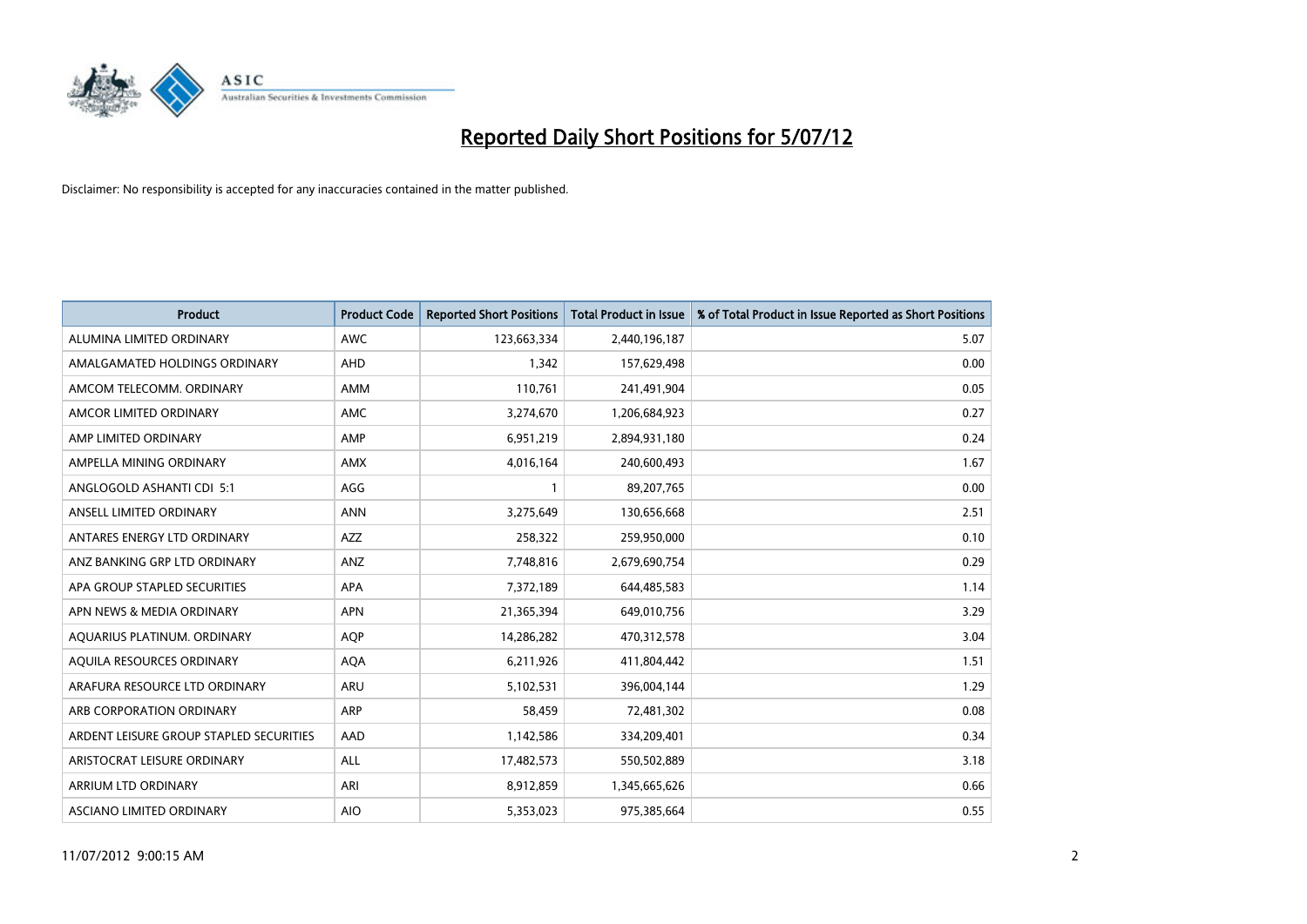

| <b>Product</b>                          | <b>Product Code</b> | <b>Reported Short Positions</b> | <b>Total Product in Issue</b> | % of Total Product in Issue Reported as Short Positions |
|-----------------------------------------|---------------------|---------------------------------|-------------------------------|---------------------------------------------------------|
| ASG GROUP LIMITED ORDINARY              | <b>ASZ</b>          | 171,510                         | 172,152,079                   | 0.10                                                    |
| ASPEN GROUP ORD/UNITS STAPLED           | <b>APZ</b>          | 129,663                         | 600,507,326                   | 0.02                                                    |
| ASPIRE MINING LTD ORDINARY              | <b>AKM</b>          | 270,129                         | 620,594,556                   | 0.04                                                    |
| ASTRO JAP PROP GROUP STAPLED SECURITIES | AJA                 | 29,033                          | 58,445,002                    | 0.05                                                    |
| ASX LIMITED ORDINARY                    | ASX                 | 3,937,087                       | 175,136,729                   | 2.25                                                    |
| ATLANTIC LIMITED ORDINARY               | ATI                 | 60,000                          | 154,757,339                   | 0.04                                                    |
| ATLAS IRON LIMITED ORDINARY             | <b>AGO</b>          | 10,378,315                      | 904,580,993                   | 1.15                                                    |
| AUCKLAND INTERNATION ORDINARY           | AIA                 | 50,000                          | 1,322,564,489                 | 0.00                                                    |
| <b>AURORA OIL &amp; GAS ORDINARY</b>    | <b>AUT</b>          | 7,112,517                       | 446,595,778                   | 1.59                                                    |
| AUSDRILL LIMITED ORDINARY               | <b>ASL</b>          | 1,627,776                       | 304,397,289                   | 0.53                                                    |
| AUSENCO LIMITED ORDINARY                | AAX                 | 426,743                         | 123,872,665                   | 0.34                                                    |
| <b>AUSTAL LIMITED ORDINARY</b>          | ASB                 | 202,461                         | 188,193,007                   | 0.11                                                    |
| AUSTBROKERS HOLDINGS ORDINARY           | <b>AUB</b>          | 59                              | 55,999,095                    | 0.00                                                    |
| AUSTIN ENGINEERING ORDINARY             | ANG                 | 20,490                          | 72,314,403                    | 0.03                                                    |
| AUSTRALAND PROPERTY STAPLED SECURITY    | <b>ALZ</b>          | 129,440                         | 576,846,597                   | 0.02                                                    |
| AUSTRALIAN AGRICULT. ORDINARY           | AAC                 | 534,745                         | 312,905,085                   | 0.17                                                    |
| AUSTRALIAN INFRASTR. UNITS/ORDINARY     | <b>AIX</b>          | 11,556,696                      | 620,733,944                   | 1.86                                                    |
| AUSTRALIAN PHARM. ORDINARY              | API                 | 254,289                         | 488,115,883                   | 0.05                                                    |
| AUTOMOTIVE HOLDINGS ORDINARY            | <b>AHE</b>          | 5,675                           | 260,579,682                   | 0.00                                                    |
| AVIENNINGS LIMITED ORDINARY             | AVI                 | 575,001                         | 274,588,694                   | 0.21                                                    |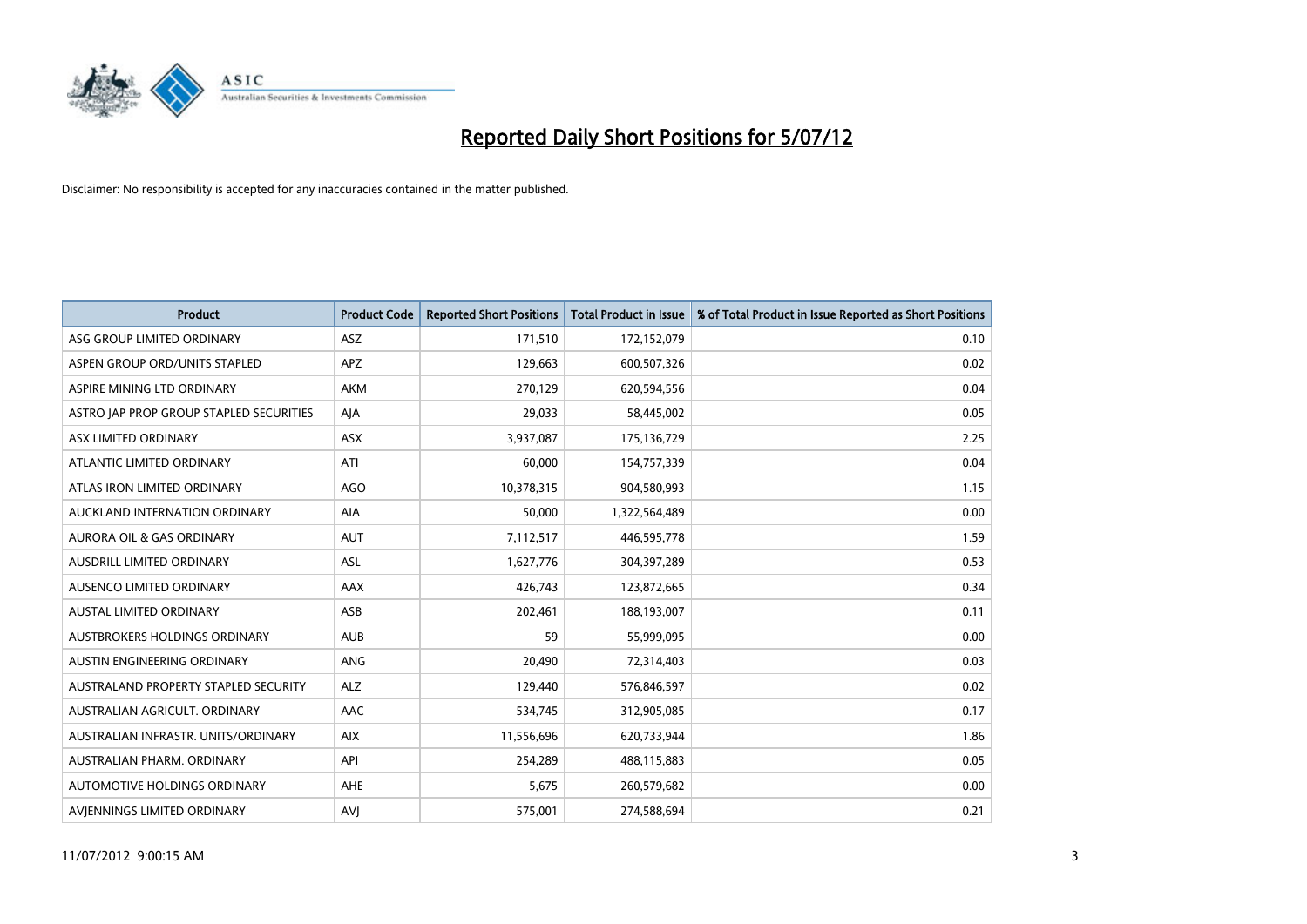

| <b>Product</b>                       | <b>Product Code</b> | <b>Reported Short Positions</b> | <b>Total Product in Issue</b> | % of Total Product in Issue Reported as Short Positions |
|--------------------------------------|---------------------|---------------------------------|-------------------------------|---------------------------------------------------------|
| AWE LIMITED ORDINARY                 | <b>AWE</b>          | 2,251,799                       | 521,871,941                   | 0.43                                                    |
| AZIMUTH RES LTD ORDINARY             | <b>AZH</b>          | 1,356,725                       | 401,518,304                   | 0.34                                                    |
| AZUMAH RESOURCES ORDINARY            | <b>AZM</b>          | 743,919                         | 333,614,096                   | 0.22                                                    |
| <b>BANDANNA ENERGY ORDINARY</b>      | <b>BND</b>          | 3,794,380                       | 528,481,199                   | 0.72                                                    |
| BANK OF QUEENSLAND. ORDINARY         | <b>BOQ</b>          | 10,202,147                      | 308,797,224                   | 3.30                                                    |
| <b>BASE RES LIMITED ORDINARY</b>     | <b>BSE</b>          | 721,572                         | 460,440,029                   | 0.16                                                    |
| <b>BATHURST RESOURCES ORDINARY</b>   | <b>BTU</b>          | 34,442,678                      | 695,747,997                   | 4.95                                                    |
| BC IRON LIMITED ORDINARY             | <b>BCI</b>          | 272,328                         | 103,861,000                   | 0.26                                                    |
| BEACH ENERGY LIMITED ORDINARY        | <b>BPT</b>          | 29,200,642                      | 1,255,464,157                 | 2.33                                                    |
| BEADELL RESOURCE LTD ORDINARY        | <b>BDR</b>          | 11,929,134                      | 719,204,752                   | 1.66                                                    |
| BENDIGO AND ADELAIDE ORDINARY        | <b>BEN</b>          | 7,515,223                       | 396,641,036                   | 1.89                                                    |
| BERKELEY RESOURCES ORDINARY          | <b>BKY</b>          | 359,026                         | 179,298,273                   | 0.20                                                    |
| BETASHARES ASX RES ETF UNITS         | <b>ORE</b>          | 31,543                          | 4,220,217                     | 0.75                                                    |
| <b>BHP BILLITON LIMITED ORDINARY</b> | <b>BHP</b>          | 5,759,032                       | 3,211,691,105                 | 0.18                                                    |
| <b>BILLABONG ORDINARY</b>            | <b>BBG</b>          | 38,836,244                      | 410,969,573                   | 9.45                                                    |
| <b>BIOTA HOLDINGS ORDINARY</b>       | <b>BTA</b>          | 826,561                         | 182,350,316                   | 0.45                                                    |
| <b>BLACKTHORN RESOURCES ORDINARY</b> | <b>BTR</b>          | 71,995                          | 127,818,000                   | 0.06                                                    |
| BLUESCOPE STEEL LTD ORDINARY         | <b>BSL</b>          | 46,497,334                      | 3,349,185,247                 | 1.39                                                    |
| <b>BOART LONGYEAR ORDINARY</b>       | <b>BLY</b>          | 10,713,787                      | 461,163,412                   | 2.32                                                    |
| <b>BOOM LOGISTICS ORDINARY</b>       | <b>BOL</b>          | 626                             | 468,663,585                   | 0.00                                                    |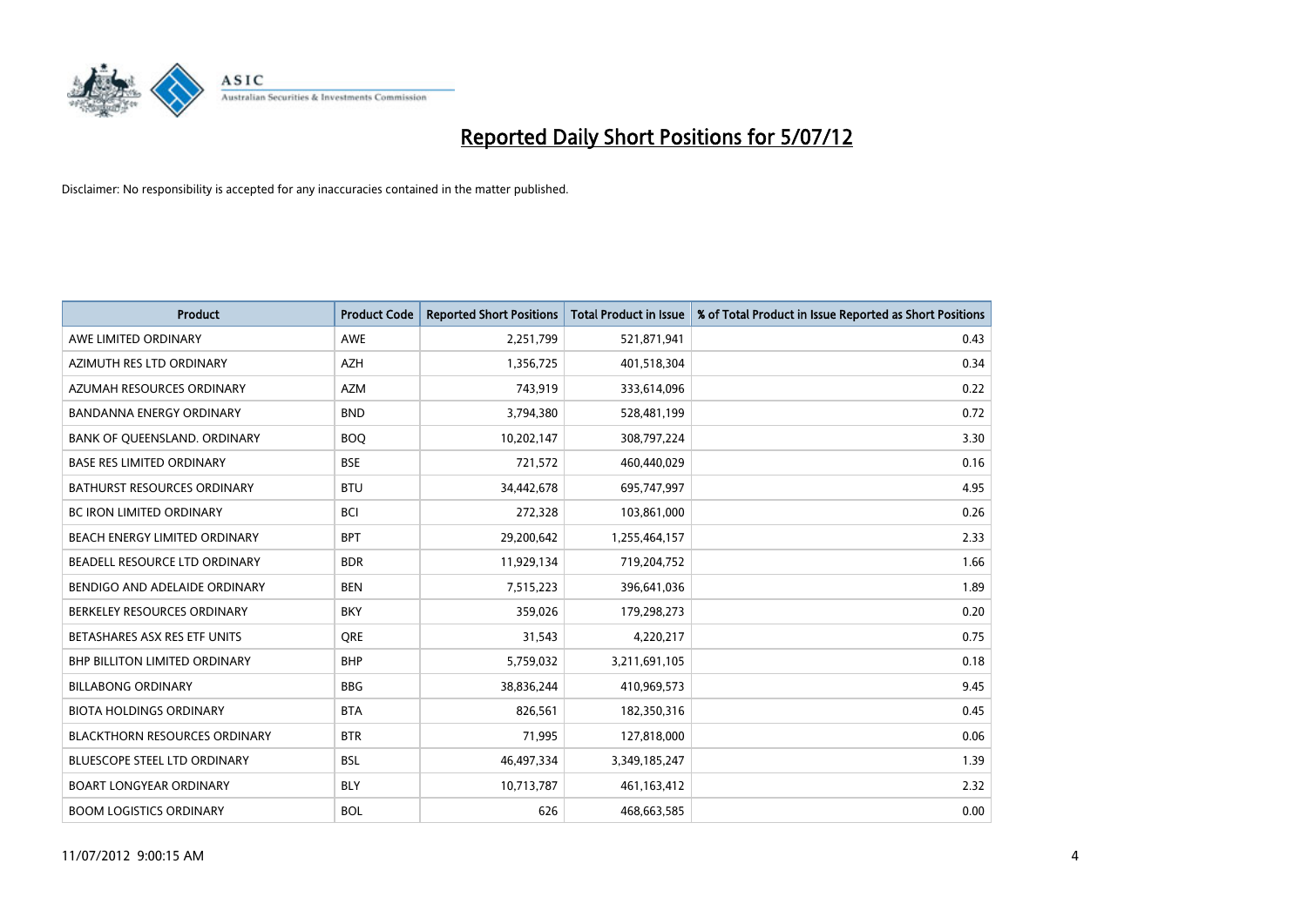

| <b>Product</b>                     | <b>Product Code</b> | <b>Reported Short Positions</b> | <b>Total Product in Issue</b> | % of Total Product in Issue Reported as Short Positions |
|------------------------------------|---------------------|---------------------------------|-------------------------------|---------------------------------------------------------|
| <b>BORAL LIMITED, ORDINARY</b>     | <b>BLD</b>          | 44,573,334                      | 758,572,140                   | 5.88                                                    |
| <b>BRADKEN LIMITED ORDINARY</b>    | <b>BKN</b>          | 1,719,355                       | 168,629,376                   | 1.02                                                    |
| <b>BRAMBLES LIMITED DEFERRED</b>   | <b>BXBN</b>         | 8,091                           | 74,048,788                    | 0.01                                                    |
| <b>BRAMBLES LIMITED ORDINARY</b>   | <b>BXB</b>          | 6,437,685                       | 1,536,059,936                 | 0.42                                                    |
| <b>BREVILLE GROUP LTD ORDINARY</b> | <b>BRG</b>          | 2,410                           | 130,095,322                   | 0.00                                                    |
| <b>BRICKWORKS LIMITED ORDINARY</b> | <b>BKW</b>          | 14,997                          | 147,567,333                   | 0.01                                                    |
| BT INVESTMENT MNGMNT ORDINARY      | <b>BTT</b>          | 223,115                         | 267,906,977                   | 0.08                                                    |
| <b>BURU ENERGY ORDINARY</b>        | <b>BRU</b>          | 11,713,618                      | 251,007,144                   | 4.67                                                    |
| <b>BWP TRUST ORDINARY UNITS</b>    | <b>BWP</b>          | 1,222,944                       | 525,255,093                   | 0.23                                                    |
| CABCHARGE AUSTRALIA ORDINARY       | CAB                 | 2,927,062                       | 120,430,683                   | 2.43                                                    |
| CALTEX AUSTRALIA ORDINARY          | <b>CTX</b>          | 5,660,793                       | 270,000,000                   | 2.10                                                    |
| <b>CAMPBELL BROTHERS ORDINARY</b>  | CPB                 | 1,113,761                       | 67,503,411                    | 1.65                                                    |
| CAPE LAMBERT RES LTD ORDINARY      | <b>CFE</b>          | 380,993                         | 689,108,792                   | 0.06                                                    |
| CARABELLA RES LTD ORDINARY         | <b>CLR</b>          | 196,263                         | 133,642,797                   | 0.15                                                    |
| <b>CARBON ENERGY ORDINARY</b>      | <b>CNX</b>          | 77,039                          | 773,949,722                   | 0.01                                                    |
| CARDNO LIMITED ORDINARY            | CDD                 | 1,202,168                       | 138,159,361                   | 0.87                                                    |
| CARNARVON PETROLEUM ORDINARY       | <b>CVN</b>          | 99,527                          | 694,644,634                   | 0.01                                                    |
| CARSALES.COM LTD ORDINARY          | CRZ                 | 27,612,775                      | 233,689,223                   | 11.82                                                   |
| <b>CASH CONVERTERS ORDINARY</b>    | CCV                 | 31,671                          | 379,761,025                   | 0.01                                                    |
| CEDAR WOODS PROP. ORDINARY         | <b>CWP</b>          |                                 | 72,189,514                    | 0.00                                                    |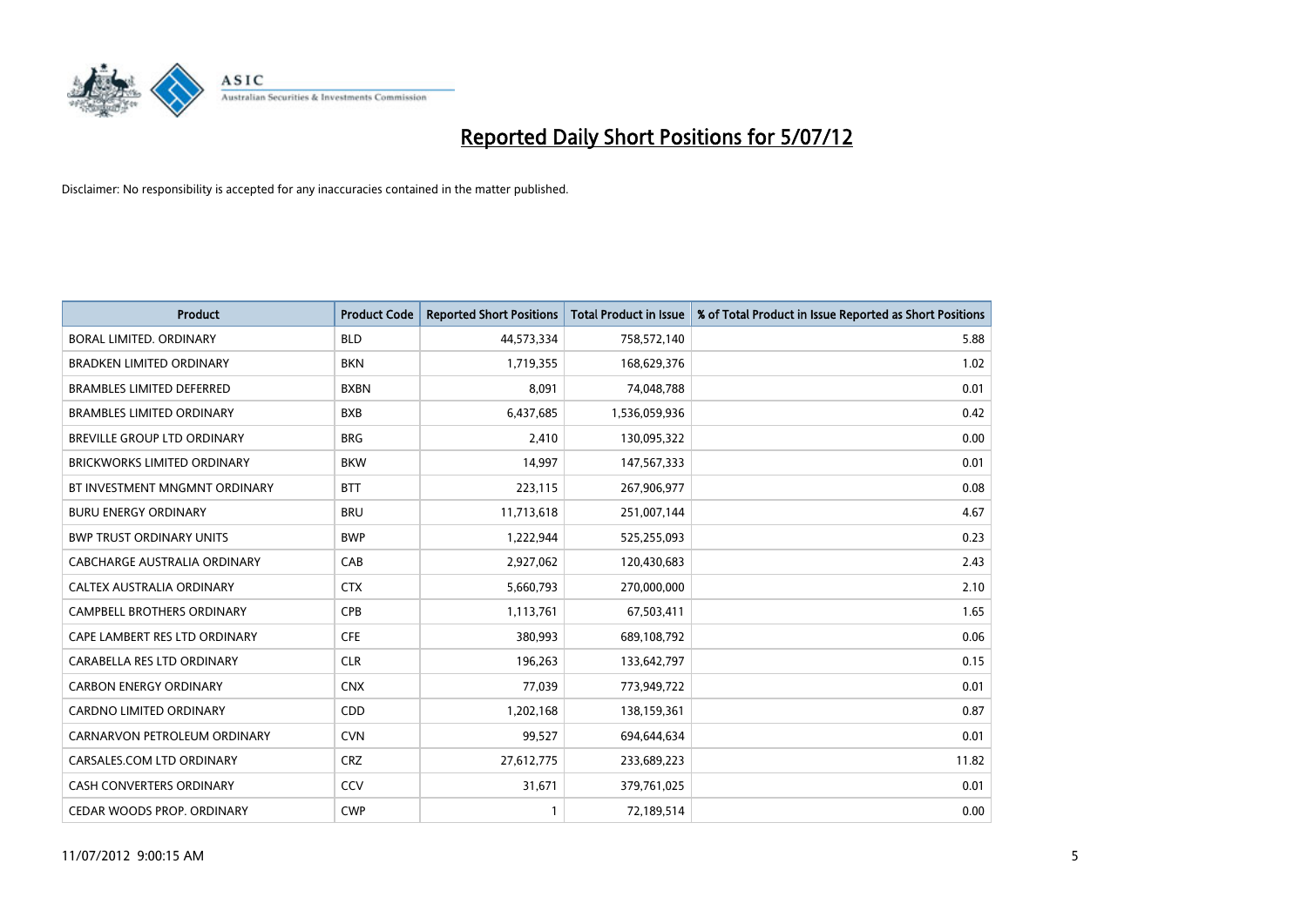

| <b>Product</b>                           | <b>Product Code</b> | <b>Reported Short Positions</b> | <b>Total Product in Issue</b> | % of Total Product in Issue Reported as Short Positions |
|------------------------------------------|---------------------|---------------------------------|-------------------------------|---------------------------------------------------------|
| CENTRO RETAIL AUST ORD/UNIT STAPLED SEC  | <b>CRF</b>          | 24,246,714                      | 1,340,723,189                 | 1.81                                                    |
| <b>CERAMIC FUEL CELLS ORDINARY</b>       | <b>CFU</b>          | 146.659                         | 1,366,298,863                 | 0.01                                                    |
| CFS RETAIL TRUST GRP STAPLED SECURITIES  | <b>CFX</b>          | 70,290,561                      | 2,835,026,953                 | 2.48                                                    |
| CGA MINING LIMITED ORDINARY              | <b>CGX</b>          | 185,976                         | 337,775,726                   | 0.06                                                    |
| CHALLENGER DIV.PRO. STAPLED UNITS        | CDI                 | 632,976                         | 858,653,199                   | 0.07                                                    |
| <b>CHALLENGER INFRAST, STAPLED UNITS</b> | <b>CIF</b>          | 350,251                         | 316,223,785                   | 0.11                                                    |
| <b>CHALLENGER LIMITED ORDINARY</b>       | <b>CGF</b>          | 13,397,433                      | 544,827,710                   | 2.46                                                    |
| CHARTER HALL GROUP STAPLED US PROHIBIT.  | <b>CHC</b>          | 341,548                         | 296,846,225                   | 0.12                                                    |
| <b>CHARTER HALL RETAIL UNITS</b>         | <b>CQR</b>          | 1,005,448                       | 299,628,571                   | 0.34                                                    |
| <b>CHORUS LIMITED ORDINARY</b>           | <b>CNU</b>          | 1,068,707                       | 385,082,123                   | 0.28                                                    |
| CITIGOLD CORP LTD ORDINARY               | <b>CTO</b>          | 1,355,317                       | 1,238,622,051                 | 0.11                                                    |
| <b>CLOUGH LIMITED ORDINARY</b>           | <b>CLO</b>          | 196,629                         | 773,729,263                   | 0.03                                                    |
| <b>CNPR GRP UNITS/ORD STAPLED</b>        | <b>CNP</b>          | 2.537                           | 972,414,514                   | 0.00                                                    |
| COAL OF AFRICA LTD ORDINARY              | <b>CZA</b>          | 302,945                         | 666,323,828                   | 0.05                                                    |
| <b>COALSPUR MINES LTD ORDINARY</b>       | <b>CPL</b>          | 11,438,984                      | 620,729,899                   | 1.84                                                    |
| <b>COALWORKS LIMITED ORDINARY</b>        | <b>CWK</b>          | 900,000                         | 184,298,965                   | 0.49                                                    |
| <b>COBAR CONSOLIDATED ORDINARY</b>       | CCU                 | 303,038                         | 210,101,187                   | 0.14                                                    |
| COCA-COLA AMATIL ORDINARY                | <b>CCL</b>          | 7,374,275                       | 761,319,007                   | 0.97                                                    |
| <b>COCHLEAR LIMITED ORDINARY</b>         | <b>COH</b>          | 5,994,087                       | 56,929,432                    | 10.53                                                   |
| <b>COCKATOO COAL ORDINARY</b>            | <b>COK</b>          | 16.839.973                      | 1,016,746,908                 | 1.66                                                    |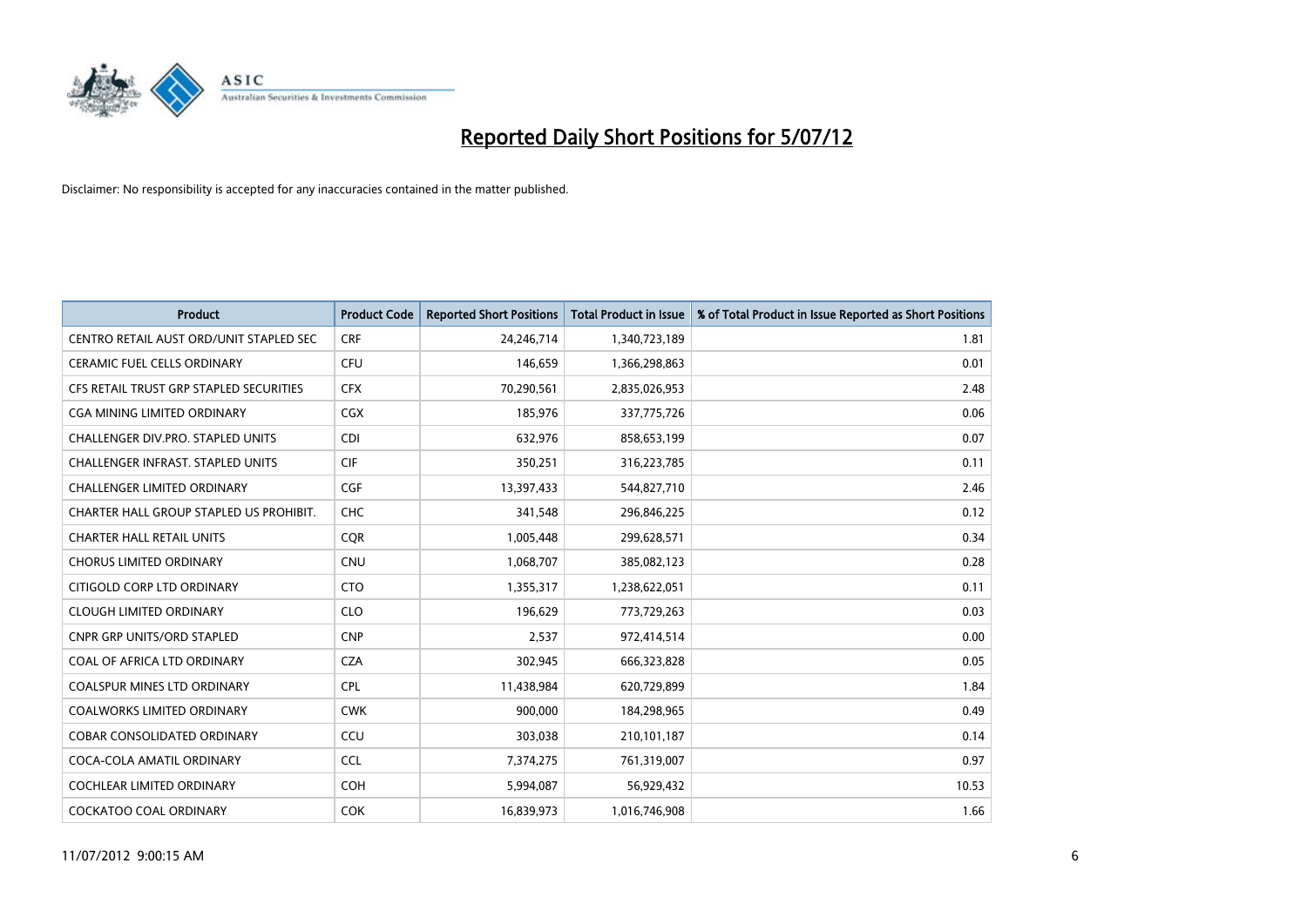

| <b>Product</b>                          | <b>Product Code</b> | <b>Reported Short Positions</b> | <b>Total Product in Issue</b> | % of Total Product in Issue Reported as Short Positions |
|-----------------------------------------|---------------------|---------------------------------|-------------------------------|---------------------------------------------------------|
| <b>COFFEY INTERNATIONAL ORDINARY</b>    | <b>COF</b>          | 262,597                         | 255,833,165                   | 0.10                                                    |
| <b>COKAL LTD ORDINARY</b>               | <b>CKA</b>          | 65,563                          | 411,046,892                   | 0.02                                                    |
| <b>COLLINS FOODS LTD ORDINARY</b>       | <b>CKF</b>          | 23,670                          | 93,000,003                    | 0.03                                                    |
| COMMONWEALTH BANK, ORDINARY             | <b>CBA</b>          | 33,108,064                      | 1,592,154,780                 | 2.08                                                    |
| <b>COMMONWEALTH PROP ORDINARY UNITS</b> | <b>CPA</b>          | 45,991,203                      | 2,347,003,413                 | 1.96                                                    |
| <b>COMPASS RESOURCES ORDINARY</b>       | <b>CMR</b>          | 7,472                           | 1,403,744,100                 | 0.00                                                    |
| <b>COMPUTERSHARE LTD ORDINARY</b>       | <b>CPU</b>          | 4,548,779                       | 555,664,059                   | 0.82                                                    |
| CONSOLIDATED MEDIA, ORDINARY            | <b>CMI</b>          | 1,183,472                       | 561,834,996                   | 0.21                                                    |
| CONTINENTAL COAL LTD ORDINARY           | CCC                 | 983                             | 430,742,398                   | 0.00                                                    |
| <b>COOPER ENERGY LTD ORDINARY</b>       | <b>COE</b>          | 108,723                         | 327,329,050                   | 0.03                                                    |
| <b>CREDIT CORP GROUP ORDINARY</b>       | <b>CCP</b>          | 8,061                           | 45,571,114                    | 0.02                                                    |
| <b>CROMWELL PROP STAPLED SECURITIES</b> | <b>CMW</b>          | 4,029                           | 1,169,688,943                 | 0.00                                                    |
| <b>CROWN LIMITED ORDINARY</b>           | <b>CWN</b>          | 8,425,083                       | 728,394,185                   | 1.16                                                    |
| <b>CRUSADER RESOURCES ORDINARY</b>      | CAS                 | 66.257                          | 110,146,040                   | 0.06                                                    |
| <b>CSG LIMITED ORDINARY</b>             | CSV                 | 750,073                         | 282,567,499                   | 0.27                                                    |
| <b>CSL LIMITED ORDINARY</b>             | <b>CSL</b>          | 3,434,431                       | 509,214,861                   | 0.67                                                    |
| <b>CSR LIMITED ORDINARY</b>             | <b>CSR</b>          | 43,124,995                      | 506,000,315                   | 8.52                                                    |
| <b>CUDECO LIMITED ORDINARY</b>          | CDU                 | 5,353,599                       | 189, 185, 878                 | 2.83                                                    |
| <b>CUE ENERGY RESOURCE ORDINARY</b>     | <b>CUE</b>          | 1,272,662                       | 698,119,720                   | 0.18                                                    |
| <b>CUSTOMERS LIMITED ORDINARY</b>       | CUS                 | 35,661                          | 136,280,822                   | 0.03                                                    |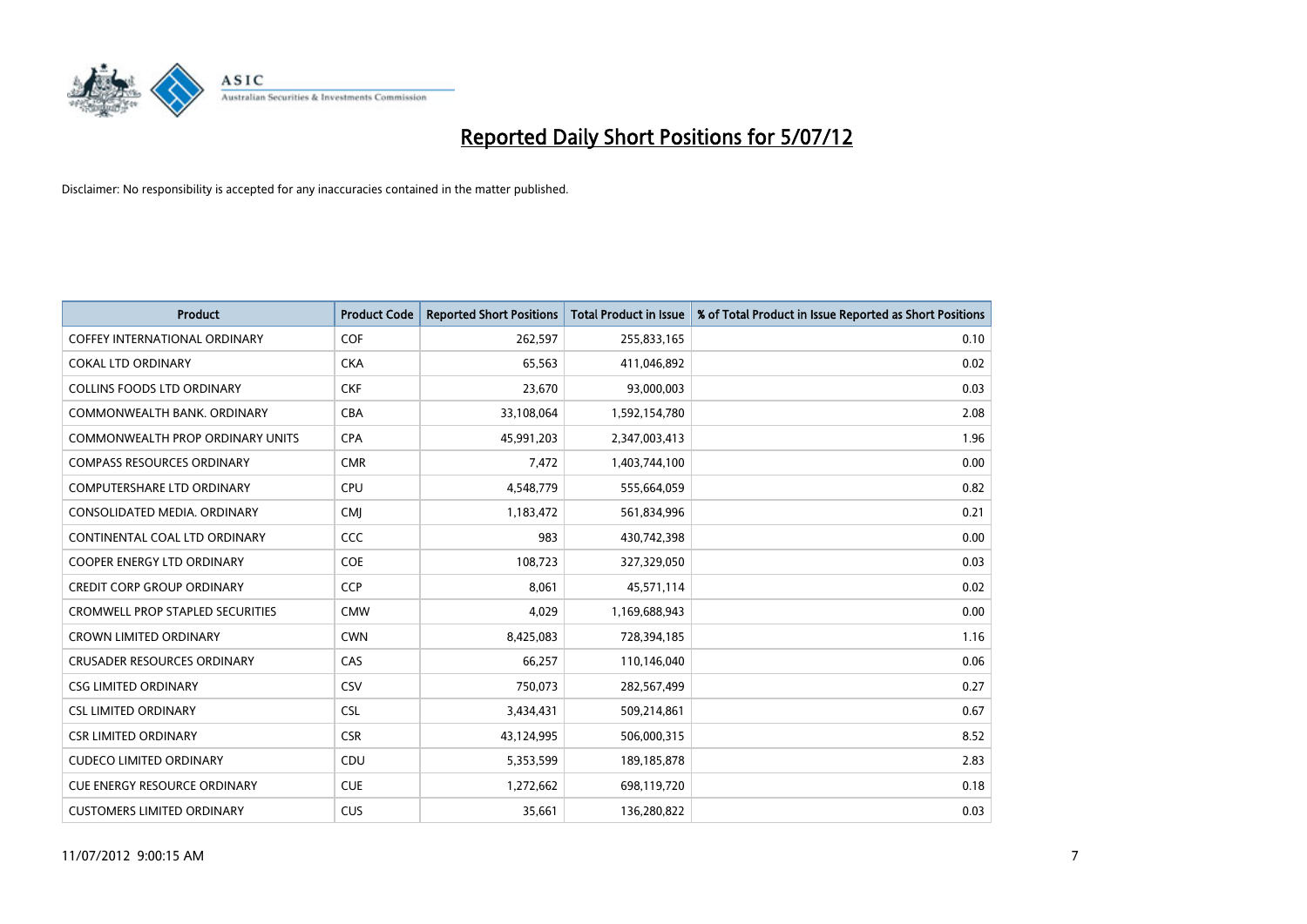

| <b>Product</b>                       | <b>Product Code</b> | <b>Reported Short Positions</b> | <b>Total Product in Issue</b> | % of Total Product in Issue Reported as Short Positions |
|--------------------------------------|---------------------|---------------------------------|-------------------------------|---------------------------------------------------------|
| DART ENERGY LTD ORDINARY             | <b>DTE</b>          | 24,287,020                      | 769,169,324                   | 3.16                                                    |
| DAVID JONES LIMITED ORDINARY         | <b>DIS</b>          | 48,985,400                      | 528,655,600                   | 9.27                                                    |
| <b>DECMIL GROUP LIMITED ORDINARY</b> | <b>DCG</b>          | 266,184                         | 167, 117, 757                 | 0.16                                                    |
| DEEP YELLOW LIMITED ORDINARY         | <b>DYL</b>          | 100,000                         | 1,128,736,403                 | 0.01                                                    |
| DEXUS PROPERTY GROUP STAPLED UNITS   | <b>DXS</b>          | 87,472,849                      | 4,839,024,176                 | 1.81                                                    |
| DISCOVERY METALS LTD ORDINARY        | <b>DML</b>          | 15,184,963                      | 442,128,231                   | 3.43                                                    |
| DOMINO PIZZA ENTERPR ORDINARY        | <b>DMP</b>          | 320,135                         | 69,899,674                    | 0.46                                                    |
| DORAY MINERALS LTD ORDINARY          | <b>DRM</b>          | 13,230                          | 81,312,275                    | 0.02                                                    |
| DOWNER EDI LIMITED ORDINARY          | <b>DOW</b>          | 8,019,070                       | 429,100,296                   | 1.87                                                    |
| DRILLSEARCH ENERGY ORDINARY          | <b>DLS</b>          | 6,435,787                       | 337,449,196                   | 1.91                                                    |
| DUET GROUP STAPLED US PROHIBIT.      | <b>DUE</b>          | 3,868,130                       | 1,109,831,386                 | 0.35                                                    |
| <b>DULUXGROUP LIMITED ORDINARY</b>   | <b>DLX</b>          | 10,324,821                      | 368,984,902                   | 2.80                                                    |
| <b>DWS LTD ORDINARY</b>              | <b>DWS</b>          | 2,350                           | 132,362,763                   | 0.00                                                    |
| ECHO ENTERTAINMENT ORDINARY          | <b>EGP</b>          | 34,809,776                      | 767,633,686                   | 4.53                                                    |
| <b>ELDERS LIMITED ORDINARY</b>       | <b>ELD</b>          | 15,966,562                      | 448,598,480                   | 3.56                                                    |
| ELDORADO GOLD CORP CDI 1:1           | EAU                 | 20,883                          | 7,028,874                     | 0.30                                                    |
| ELEMENTAL MINERALS ORDINARY          | <b>ELM</b>          | 434,975                         | 243,614,280                   | 0.18                                                    |
| ELEMENTOS LIMITED ORDINARY           | <b>ELT</b>          | 16                              | 82,383,526                    | 0.00                                                    |
| <b>EMECO HOLDINGS ORDINARY</b>       | <b>EHL</b>          | 3,810,977                       | 631,237,586                   | 0.60                                                    |
| <b>ENDEAVOUR MIN CORP CDI 1:1</b>    | <b>EVR</b>          | 13,919                          | 117,438,458                   | 0.01                                                    |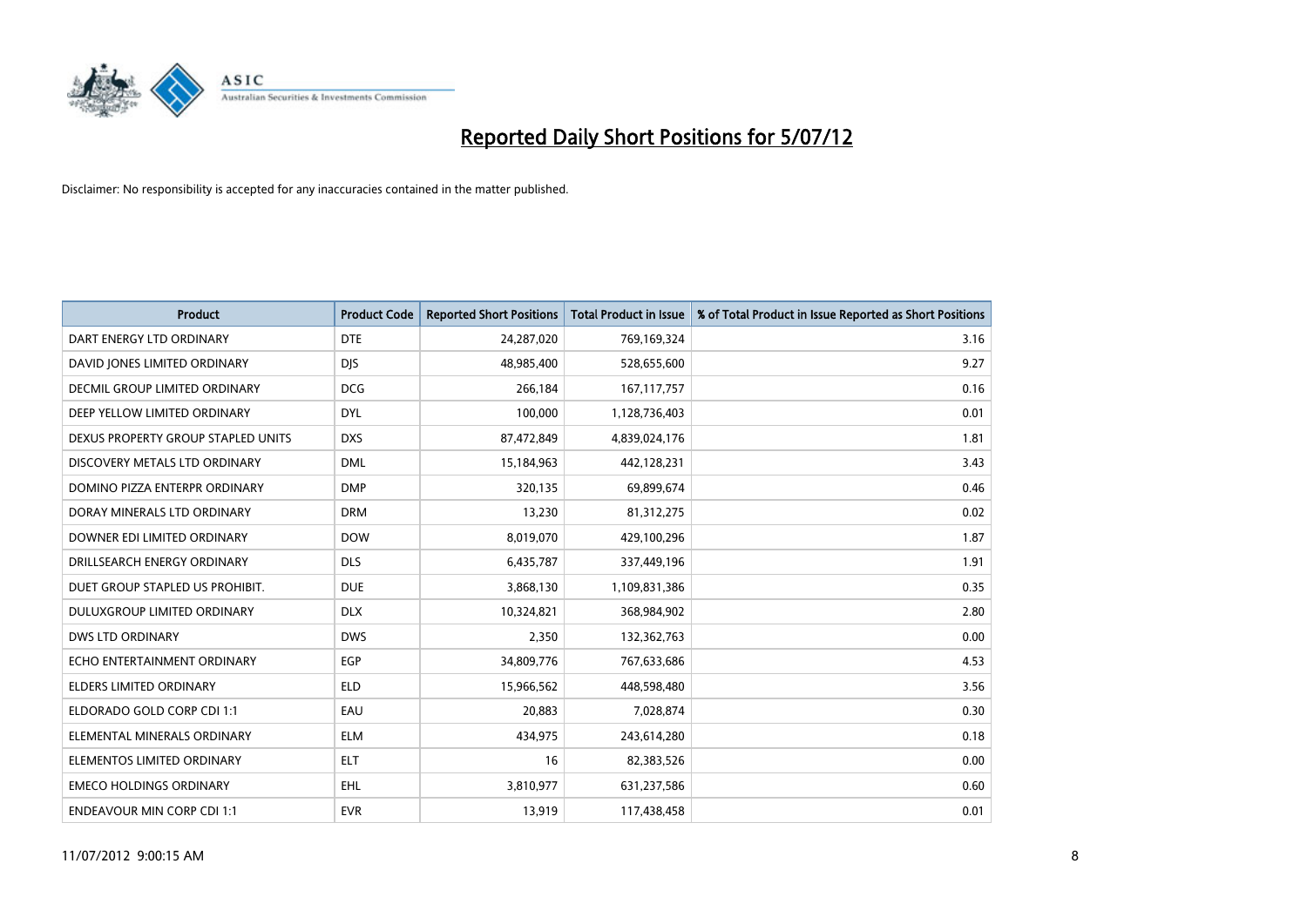

| <b>Product</b>                               | <b>Product Code</b> | <b>Reported Short Positions</b> | <b>Total Product in Issue</b> | % of Total Product in Issue Reported as Short Positions |
|----------------------------------------------|---------------------|---------------------------------|-------------------------------|---------------------------------------------------------|
| <b>ENERGY RESOURCES ORDINARY 'A'</b>         | <b>ERA</b>          | 10,851,225                      | 517,725,062                   | 2.10                                                    |
| ENERGY WORLD CORPOR. ORDINARY                | <b>EWC</b>          | 17,736,174                      | 1,734,166,672                 | 1.02                                                    |
| ENVESTRA LIMITED ORDINARY                    | <b>ENV</b>          | 16,970,709                      | 1,572,392,111                 | 1.08                                                    |
| EQUATORIAL RES LTD ORDINARY                  | EQX                 | 114,346                         | 117,235,353                   | 0.10                                                    |
| EUREKA ENERGY LTD ORDINARY                   | <b>EKA</b>          | 613,581                         | 237,764,050                   | 0.26                                                    |
| EVOLUTION MINING LTD ORDINARY                | <b>EVN</b>          | 2,073,852                       | 707,105,713                   | 0.29                                                    |
| EXCO RESOURCES LTD ORDINARY                  | <b>EXS</b>          | 50,060                          | 356,044,187                   | 0.01                                                    |
| FAIRFAX MEDIA LTD ORDINARY                   | <b>FXJ</b>          | 299,863,744                     | 2,351,955,725                 | 12.75                                                   |
| FAR LTD ORDINARY                             | <b>FAR</b>          | 21,739,309                      | 2,499,846,742                 | 0.87                                                    |
| FISHER & PAYKEL H. ORDINARY                  | <b>FPH</b>          | 5,000                           | 530,053,399                   | 0.00                                                    |
| <b>FKP PROPERTY GROUP STAPLED SECURITIES</b> | <b>FKP</b>          | 34,870,373                      | 1,212,083,417                 | 2.88                                                    |
| FLEETWOOD CORP ORDINARY                      | <b>FWD</b>          | 104,717                         | 59,217,993                    | 0.18                                                    |
| FLETCHER BUILDING ORDINARY                   | <b>FBU</b>          | 10,647,042                      | 682,866,936                   | 1.56                                                    |
| FLEXIGROUP LIMITED ORDINARY                  | <b>FXL</b>          | 34,983                          | 282,113,791                   | 0.01                                                    |
| <b>FLIGHT CENTRE ORDINARY</b>                | <b>FLT</b>          | 12,803,198                      | 100,047,288                   | 12.80                                                   |
| <b>FLINDERS MINES LTD ORDINARY</b>           | <b>FMS</b>          | 1,265,885                       | 1,821,300,404                 | 0.07                                                    |
| <b>FOCUS MINERALS LTD ORDINARY</b>           | <b>FML</b>          | 1,076,221                       | 4,320,773,701                 | 0.02                                                    |
| FORGE GROUP LIMITED ORDINARY                 | FGE                 | 367,346                         | 86,169,014                    | 0.43                                                    |
| FORTESCUE METALS GRP ORDINARY                | <b>FMG</b>          | 191,703,723                     | 3,113,798,659                 | 6.16                                                    |
| G.U.D. HOLDINGS ORDINARY                     | GUD                 | 1,045,389                       | 70,803,455                    | 1.48                                                    |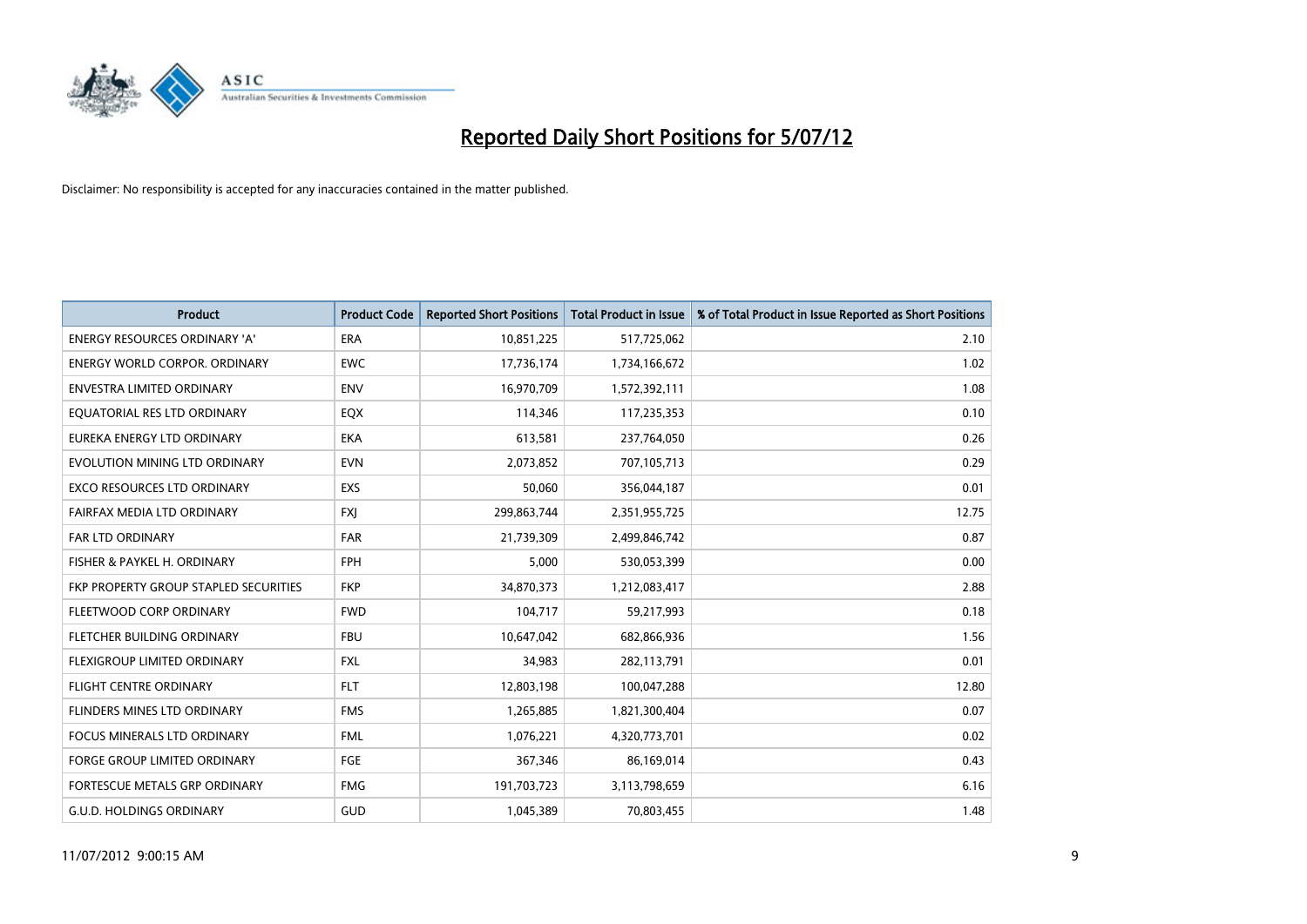

| <b>Product</b>                            | <b>Product Code</b> | <b>Reported Short Positions</b> | <b>Total Product in Issue</b> | % of Total Product in Issue Reported as Short Positions |
|-------------------------------------------|---------------------|---------------------------------|-------------------------------|---------------------------------------------------------|
| <b>G8 EDUCATION LIMITED ORDINARY</b>      | <b>GEM</b>          |                                 | 203,770,273                   | 0.00                                                    |
| <b>GALAXY RESOURCES ORDINARY</b>          | <b>GXY</b>          | 6,409,145                       | 364,425,203                   | 1.76                                                    |
| <b>GENETIC TECHNOLOGIES ORDINARY</b>      | <b>GTG</b>          | 363,000                         | 464,771,819                   | 0.08                                                    |
| <b>GEODYNAMICS LIMITED ORDINARY</b>       | GDY                 | 850                             | 406,452,608                   | 0.00                                                    |
| <b>GINDALBIE METALS LTD ORDINARY</b>      | GBG                 | 44,836,114                      | 1,247,487,454                 | 3.59                                                    |
| <b>GLOBAL CONSTRUCTION ORDINARY</b>       | GCS                 | 10,000                          | 116,464,741                   | 0.01                                                    |
| <b>GLOUCESTER COAL ORDINARY</b>           | GCL                 | 3,244,798                       | 218,727,665                   | 1.48                                                    |
| <b>GOLD ROAD RES LTD ORDINARY</b>         | GOR                 | 158,619                         | 389,975,665                   | 0.04                                                    |
| <b>GOODMAN FIELDER. ORDINARY</b>          | GFF                 | 39,441,392                      | 1,955,559,207                 | 2.02                                                    |
| <b>GOODMAN GROUP STAPLED US PROHIBIT.</b> | <b>GMG</b>          | 31,764,404                      | 1,605,107,475                 | 1.98                                                    |
| <b>GPT GROUP STAPLED SEC.</b>             | <b>GPT</b>          | 4,209,124                       | 1,772,547,497                 | 0.24                                                    |
| <b>GRAINCORP LIMITED A CLASS ORDINARY</b> | <b>GNC</b>          | 574,472                         | 198,318,900                   | 0.29                                                    |
| <b>GRANGE RESOURCES. ORDINARY</b>         | <b>GRR</b>          | 2,059,406                       | 1,155,487,102                 | 0.18                                                    |
| <b>GREENLAND MIN EN LTD ORDINARY</b>      | GGG                 | 3,752,766                       | 416,390,488                   | 0.90                                                    |
| <b>GRYPHON MINERALS LTD ORDINARY</b>      | GRY                 | 10,878,929                      | 348,264,983                   | 3.12                                                    |
| <b>GUILDFORD COAL LTD ORDINARY</b>        | <b>GUF</b>          | 2,633,286                       | 276,867,530                   | 0.95                                                    |
| <b>GUIARAT NRE COAL LTD ORDINARY</b>      | <b>GNM</b>          | 663,600                         | 993,137,858                   | 0.07                                                    |
| <b>GUNNS LIMITED ORDINARY</b>             | <b>GNS</b>          | 75,429,556                      | 848,401,559                   | 8.89                                                    |
| <b>GWA GROUP LTD ORDINARY</b>             | <b>GWA</b>          | 17,685,387                      | 302,005,514                   | 5.86                                                    |
| HARVEY NORMAN ORDINARY                    | <b>HVN</b>          | 103,381,636                     | 1,062,316,784                 | 9.73                                                    |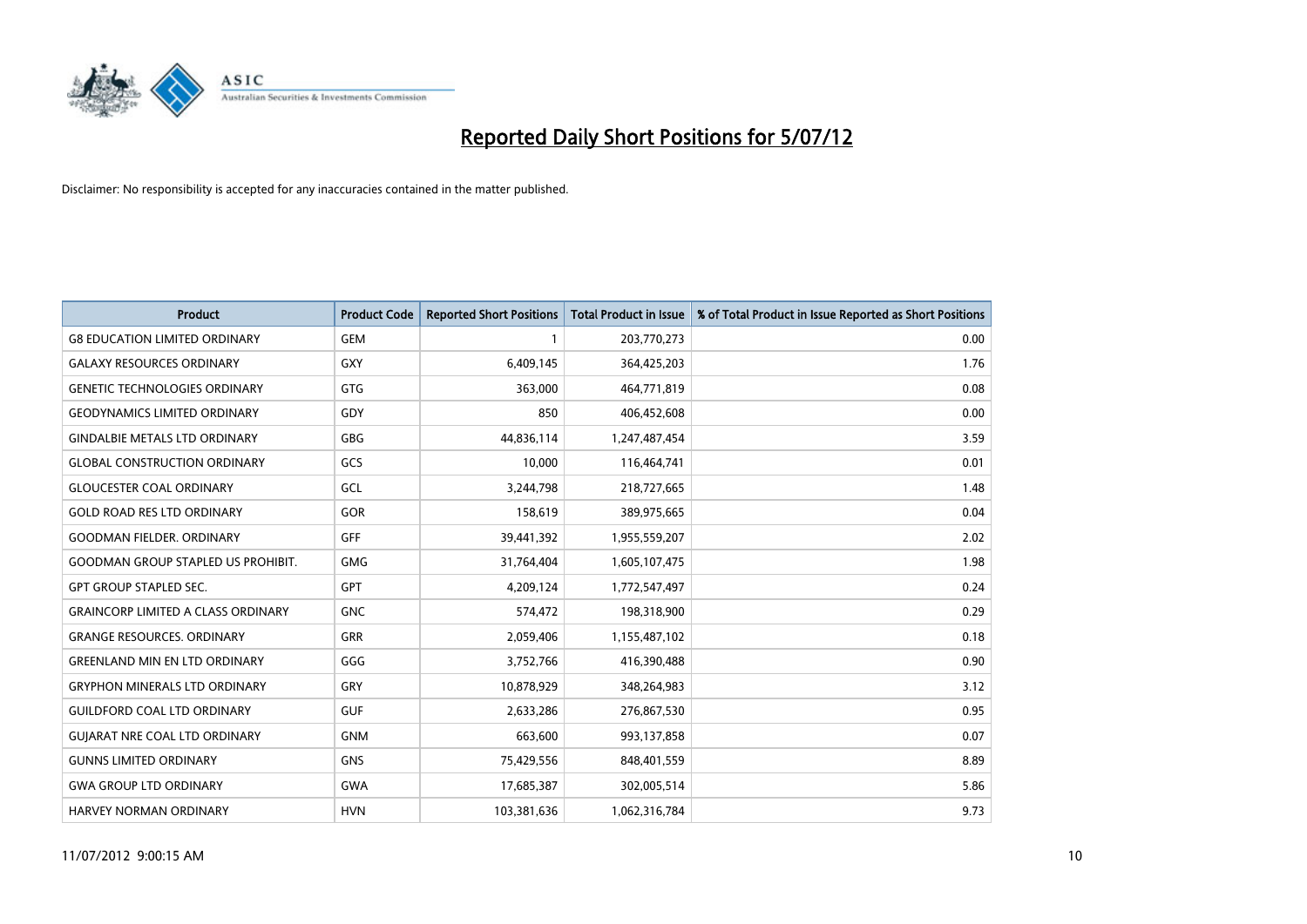

| <b>Product</b>                           | <b>Product Code</b> | <b>Reported Short Positions</b> | <b>Total Product in Issue</b> | % of Total Product in Issue Reported as Short Positions |
|------------------------------------------|---------------------|---------------------------------|-------------------------------|---------------------------------------------------------|
| HASTIE GROUP LIMITED ORDINARY            | <b>HST</b>          | 233,914                         | 137,353,504                   | 0.17                                                    |
| HASTINGS DIVERSIFIED STAPLED SECURITY    | <b>HDF</b>          | 751,676                         | 530,001,072                   | 0.14                                                    |
| <b>HAVILAH RESOURCES NL ORDINARY</b>     | <b>HAV</b>          | 127,615                         | 101,311,223                   | 0.13                                                    |
| <b>HENDERSON GROUP CDI 1:1</b>           | <b>HGG</b>          | 5,713,126                       | 707,807,610                   | 0.81                                                    |
| HFA HOLDINGS LIMITED ORDINARY            | <b>HFA</b>          | 3.809                           | 117,332,831                   | 0.00                                                    |
| <b>HIGHLANDS PACIFIC ORDINARY</b>        | <b>HIG</b>          | 68,520                          | 686,202,481                   | 0.01                                                    |
| HILLGROVE RES LTD ORDINARY               | <b>HGO</b>          | 5,866,473                       | 793,698,575                   | 0.74                                                    |
| HILLS HOLDINGS LTD ORDINARY              | <b>HIL</b>          | 3,016,226                       | 246,500,444                   | 1.22                                                    |
| HORIZON OIL LIMITED ORDINARY             | <b>HZN</b>          | 29,534,407                      | 1,130,811,515                 | 2.61                                                    |
| <b>ICON ENERGY LIMITED ORDINARY</b>      | <b>ICN</b>          | 72                              | 469,301,394                   | 0.00                                                    |
| <b>IINET LIMITED ORDINARY</b>            | <b>IIN</b>          | 129,759                         | 160,968,847                   | 0.08                                                    |
| <b>ILUKA RESOURCES ORDINARY</b>          | ILU                 | 38,367,547                      | 418,700,517                   | 9.16                                                    |
| <b>IMDEX LIMITED ORDINARY</b>            | <b>IMD</b>          | 344,134                         | 208,250,426                   | 0.17                                                    |
| IMF (AUSTRALIA) LTD ORDINARY             | <b>IMF</b>          | 151,774                         | 123,828,193                   | 0.12                                                    |
| <b>INCITEC PIVOT ORDINARY</b>            | IPL                 | 5,027,210                       | 1,628,730,107                 | 0.31                                                    |
| INDEPENDENCE GROUP ORDINARY              | <b>IGO</b>          | 11,549,687                      | 232,882,535                   | 4.96                                                    |
| <b>INDOPHIL RESOURCES ORDINARY</b>       | <b>IRN</b>          | 1,109,356                       | 1,203,146,194                 | 0.09                                                    |
| <b>INDUSTREA LIMITED ORDINARY</b>        | <b>IDL</b>          | 470,529                         | 370,268,218                   | 0.13                                                    |
| <b>INFIGEN ENERGY STAPLED SECURITIES</b> | <b>IFN</b>          | 5,504,261                       | 762,265,972                   | 0.72                                                    |
| <b>INSURANCE AUSTRALIA ORDINARY</b>      | IAG                 | 6,508,792                       | 2.079.034.021                 | 0.31                                                    |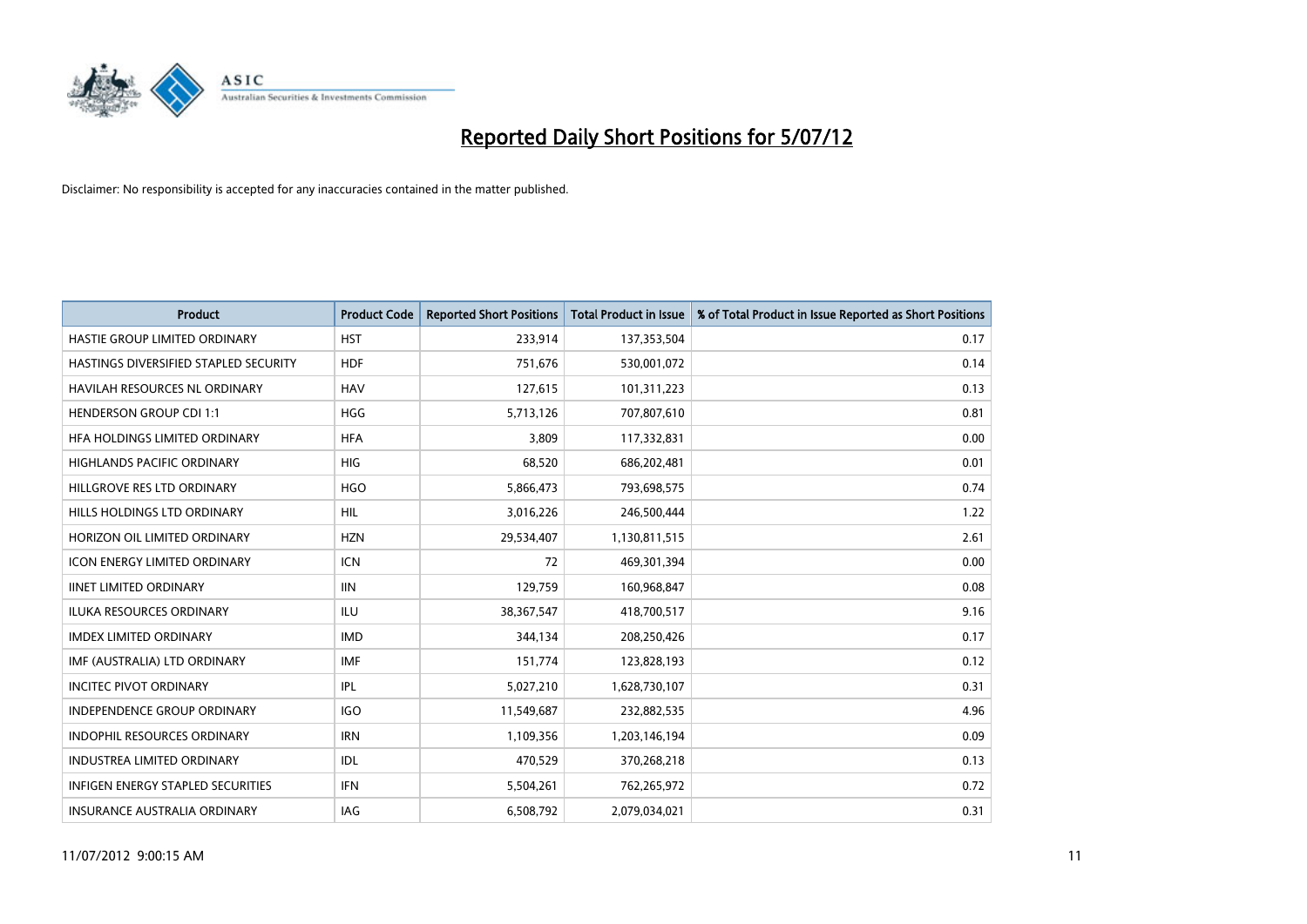

| <b>Product</b>                                  | <b>Product Code</b> | <b>Reported Short Positions</b> | <b>Total Product in Issue</b> | % of Total Product in Issue Reported as Short Positions |
|-------------------------------------------------|---------------------|---------------------------------|-------------------------------|---------------------------------------------------------|
| <b>INTEGRA MINING LTD, ORDINARY</b>             | <b>IGR</b>          | 4,144,461                       | 846,343,881                   | 0.49                                                    |
| <b>INTREPID MINES ORDINARY</b>                  | <b>IAU</b>          | 11,213,651                      | 525,885,308                   | 2.13                                                    |
| <b>INVESTA OFFICE FUND STAPLED SECURITIES</b>   | <b>IOF</b>          | 2,156,271                       | 614,047,458                   | 0.35                                                    |
| <b>INVESTIGATOR RES LTD ORDINARY</b>            | <b>IVR</b>          | 366,762                         | 287,704,699                   | 0.13                                                    |
| <b>INVOCARE LIMITED ORDINARY</b>                | <b>IVC</b>          | 3,548,330                       | 110,030,298                   | 3.22                                                    |
| ION LIMITED ORDINARY                            | <b>ION</b>          | 164,453                         | 256,365,105                   | 0.06                                                    |
| <b>IOOF HOLDINGS LTD ORDINARY</b>               | IFL                 | 1,107,986                       | 229,794,395                   | 0.48                                                    |
| <b>IPROPERTY GROUP LTD ORDINARY</b>             | <b>IPP</b>          | 400,000                         | 179,879,862                   | 0.22                                                    |
| <b>IRESS LIMITED ORDINARY</b>                   | <b>IRE</b>          | 3,199,349                       | 128,428,871                   | 2.49                                                    |
| <b>IRON ORE HOLDINGS ORDINARY</b>               | <b>IOH</b>          | 45,811                          | 165,912,170                   | 0.03                                                    |
| ISHARES MSCI AUS 200 ISHARES MSCI AUS 200       | <b>IOZ</b>          | 64,797                          | 5,253,191                     | 1.23                                                    |
| <b>ISHARES MSCI BRIC CDI 1:1</b>                | <b>IBK</b>          | 299                             | 3,650,000                     | 0.01                                                    |
| ISHARES S&P HIGH DIV ISHARES S&P HIGH DIV       | <b>IHD</b>          | 78,068                          | 4,303,291                     | 1.81                                                    |
| ISHARES SMALL ORDS ISHARES SMALL ORDS           | <b>ISO</b>          | 515,059                         | 5,103,165                     | 10.09                                                   |
| <b>IVANHOE AUSTRALIA ORDINARY</b>               | <b>IVA</b>          | 4,279,362                       | 554,180,495                   | 0.77                                                    |
| <b>JAMES HARDIE INDUST CHESS DEPOSITARY INT</b> | <b>IHX</b>          | 13,185,115                      | 437,938,350                   | 3.01                                                    |
| <b>JB HI-FI LIMITED ORDINARY</b>                | <b>IBH</b>          | 21,095,432                      | 98,850,643                    | 21.34                                                   |
| <b>JUPITER MINES ORDINARY</b>                   | <b>IMS</b>          | 545                             | 1,806,834,044                 | 0.00                                                    |
| <b>KAGARA LTD ORDINARY</b>                      | <b>KZL</b>          | 3,476,618                       | 798,953,117                   | 0.44                                                    |
| KANGAROO RES LTD ORDINARY                       | <b>KRL</b>          | 183,733                         | 3,434,430,012                 | 0.01                                                    |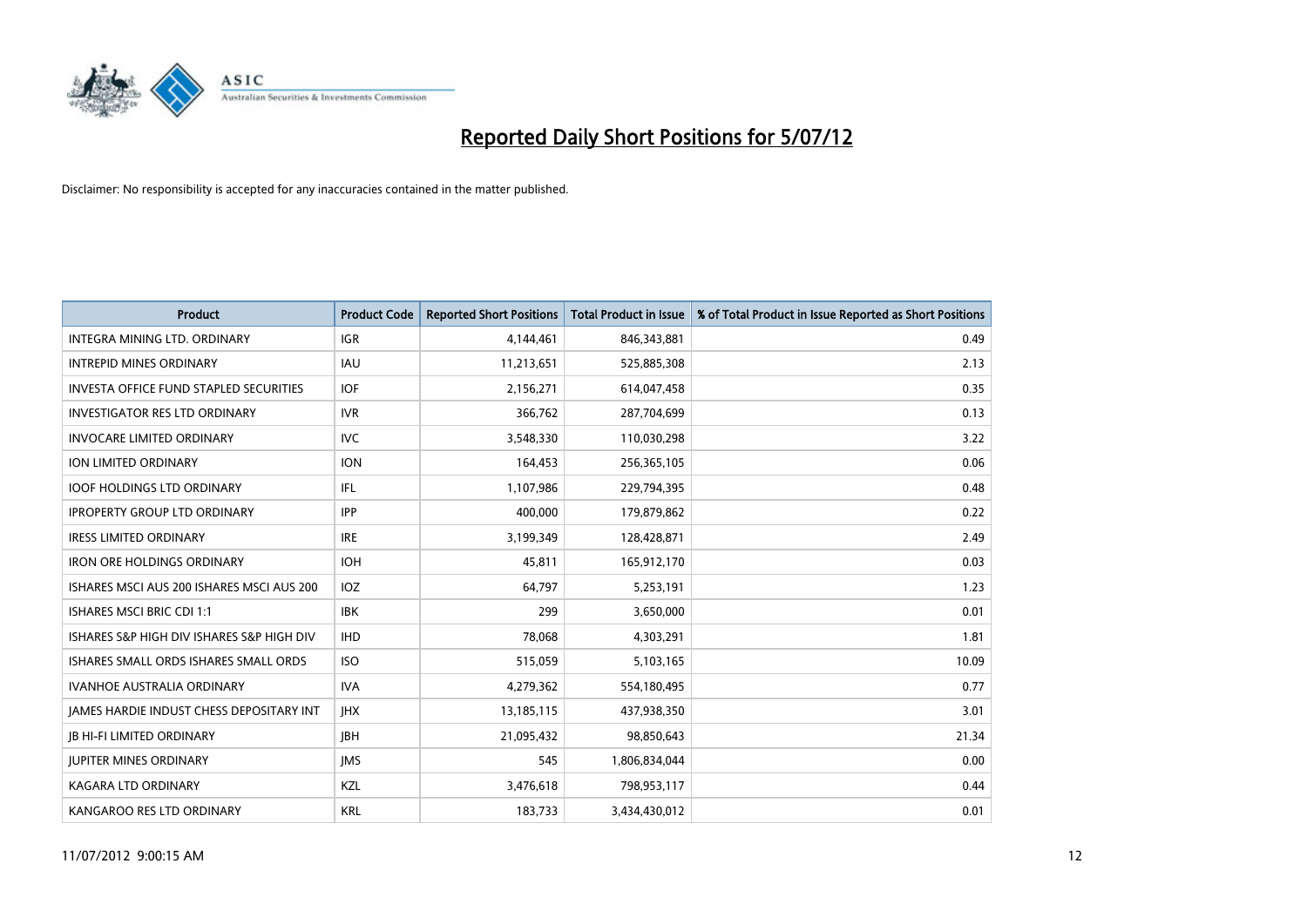

| <b>Product</b>                        | <b>Product Code</b> | <b>Reported Short Positions</b> | <b>Total Product in Issue</b> | % of Total Product in Issue Reported as Short Positions |
|---------------------------------------|---------------------|---------------------------------|-------------------------------|---------------------------------------------------------|
| KAROON GAS AUSTRALIA ORDINARY         | <b>KAR</b>          | 966,818                         | 221,420,769                   | 0.44                                                    |
| KASBAH RESOURCES ORDINARY             | <b>KAS</b>          | 36                              | 395,412,596                   | 0.00                                                    |
| KATHMANDU HOLD LTD ORDINARY           | <b>KMD</b>          | 2,465,075                       | 200,000,000                   | 1.23                                                    |
| <b>KBL MINING LIMITED ORDINARY</b>    | <b>KBL</b>          | 1,820                           | 283,921,456                   | 0.00                                                    |
| <b>KENTOR GOLD LIMITED ORDINARY</b>   | KGL                 | 290                             | 106,209,874                   | 0.00                                                    |
| <b>KEYBRIDGE CAPITAL ORDINARY</b>     | <b>KBC</b>          |                                 | 172,070,564                   | 0.00                                                    |
| KINGSGATE CONSOLID. ORDINARY          | <b>KCN</b>          | 5,254,539                       | 151,263,789                   | 3.47                                                    |
| KINGSROSE MINING LTD ORDINARY         | <b>KRM</b>          | 147,392                         | 289,210,845                   | 0.05                                                    |
| LEIGHTON HOLDINGS ORDINARY            | LEI                 | 9,693,628                       | 337,087,596                   | 2.88                                                    |
| LEND LEASE GROUP UNIT/ORD STAPLED     | <b>LLC</b>          | 3,466,371                       | 572,789,827                   | 0.61                                                    |
| LINC ENERGY LTD ORDINARY              | <b>LNC</b>          | 38,332,363                      | 504,487,631                   | 7.60                                                    |
| LIQUEFIED NATURAL ORDINARY            | <b>LNG</b>          | 272,800                         | 267,699,015                   | 0.10                                                    |
| LYNAS CORPORATION ORDINARY            | <b>LYC</b>          | 178,500,226                     | 1,715,029,131                 | 10.41                                                   |
| M2 TELECOMMUNICATION ORDINARY         | <b>MTU</b>          | 848,980                         | 156,571,954                   | 0.54                                                    |
| <b>MACA LIMITED ORDINARY</b>          | <b>MLD</b>          | 45,426                          | 150,000,000                   | 0.03                                                    |
| MACMAHON HOLDINGS ORDINARY            | <b>MAH</b>          | 2,435,745                       | 738,631,705                   | 0.33                                                    |
| MACQ ATLAS ROADS GRP ORDINARY STAPLED | <b>MQA</b>          | 7,238,412                       | 478,531,436                   | 1.51                                                    |
| MACQUARIE GROUP LTD ORDINARY          | <b>MQG</b>          | 7,166,448                       | 347,979,236                   | 2.06                                                    |
| <b>MARENGO MINING ORDINARY</b>        | <b>MGO</b>          | 39,850                          | 1,003,745,113                 | 0.00                                                    |
| <b>MATRIX C &amp; E LTD ORDINARY</b>  | <b>MCE</b>          | 748.264                         | 94.555.428                    | 0.79                                                    |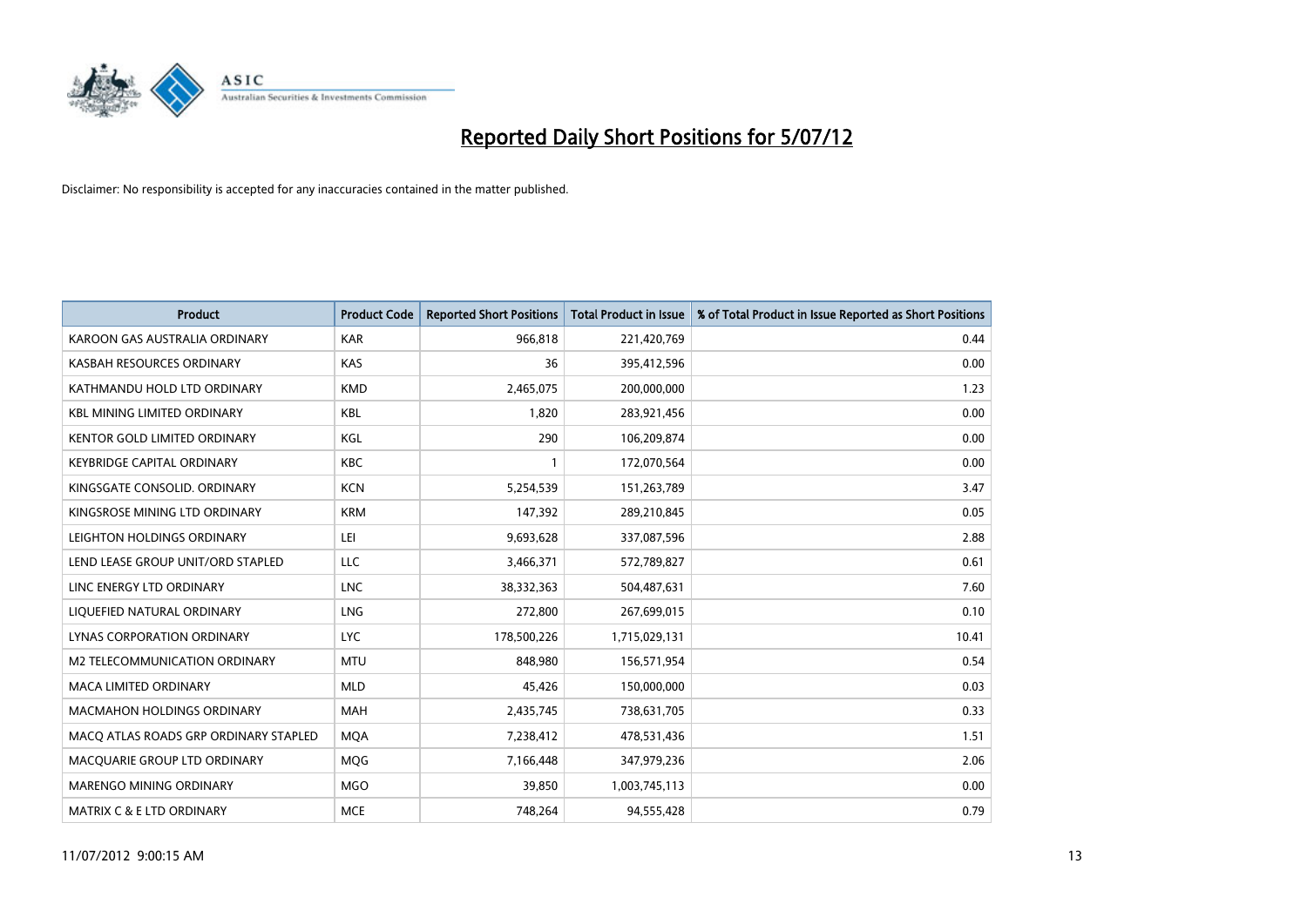

| <b>Product</b>                  | <b>Product Code</b> | <b>Reported Short Positions</b> | <b>Total Product in Issue</b> | % of Total Product in Issue Reported as Short Positions |
|---------------------------------|---------------------|---------------------------------|-------------------------------|---------------------------------------------------------|
| MAVERICK DRILLING ORDINARY      | <b>MAD</b>          | 750,000                         | 267,594,286                   | 0.28                                                    |
| MCMILLAN SHAKESPEARE ORDINARY   | <b>MMS</b>          | 49,587                          | 74,523,965                    | 0.07                                                    |
| MEDUSA MINING LTD ORDINARY      | <b>MML</b>          | 2,028,714                       | 188,903,911                   | 1.07                                                    |
| MEO AUSTRALIA LTD ORDINARY      | <b>MEO</b>          | 1,942,402                       | 539,913,260                   | 0.36                                                    |
| <b>MERMAID MARINE ORDINARY</b>  | <b>MRM</b>          | 1,225,288                       | 219,453,350                   | 0.56                                                    |
| MESOBLAST LIMITED ORDINARY      | <b>MSB</b>          | 18,328,710                      | 284,478,361                   | 6.44                                                    |
| METALS X LIMITED ORDINARY       | <b>MLX</b>          | 2,406,311                       | 1,316,663,257                 | 0.18                                                    |
| METCASH LIMITED ORDINARY        | <b>MTS</b>          | 45,338,620                      | 864,203,007                   | 5.25                                                    |
| METGASCO LIMITED ORDINARY       | <b>MEL</b>          | 260,409                         | 337,414,140                   | 0.08                                                    |
| METMINCO LIMITED ORDINARY       | <b>MNC</b>          | 1,859,444                       | 1,749,541,573                 | 0.11                                                    |
| MHM METALS LIMITED ORDINARY     | <b>MHM</b>          | 37,083                          | 105,926,817                   | 0.04                                                    |
| MICLYN EXP OFFSHR ORDINARY      | <b>MIO</b>          | 69,476                          | 278,515,705                   | 0.02                                                    |
| MILTON CORPORATION ORDINARY     | <b>MLT</b>          | 12,800                          | 121,625,655                   | 0.01                                                    |
| MINCOR RESOURCES NL ORDINARY    | <b>MCR</b>          | 1,809,544                       | 188,708,274                   | 0.96                                                    |
| MINERAL DEPOSITS ORDINARY       | <b>MDL</b>          | 132,659                         | 83,538,786                    | 0.16                                                    |
| MINERAL RESOURCES, ORDINARY     | <b>MIN</b>          | 2,254,586                       | 184,856,018                   | 1.22                                                    |
| MIRABELA NICKEL LTD ORDINARY    | <b>MBN</b>          | 11,891,348                      | 876,571,645                   | 1.36                                                    |
| MIRVAC GROUP STAPLED SECURITIES | <b>MGR</b>          | 28,334,325                      | 3,418,236,755                 | 0.83                                                    |
| MOLOPO ENERGY LTD ORDINARY      | <b>MPO</b>          | 1,124,685                       | 245,579,810                   | 0.46                                                    |
| MOLY MINES LIMITED ORDINARY     | <b>MOL</b>          | 37,410                          | 384,893,989                   | 0.01                                                    |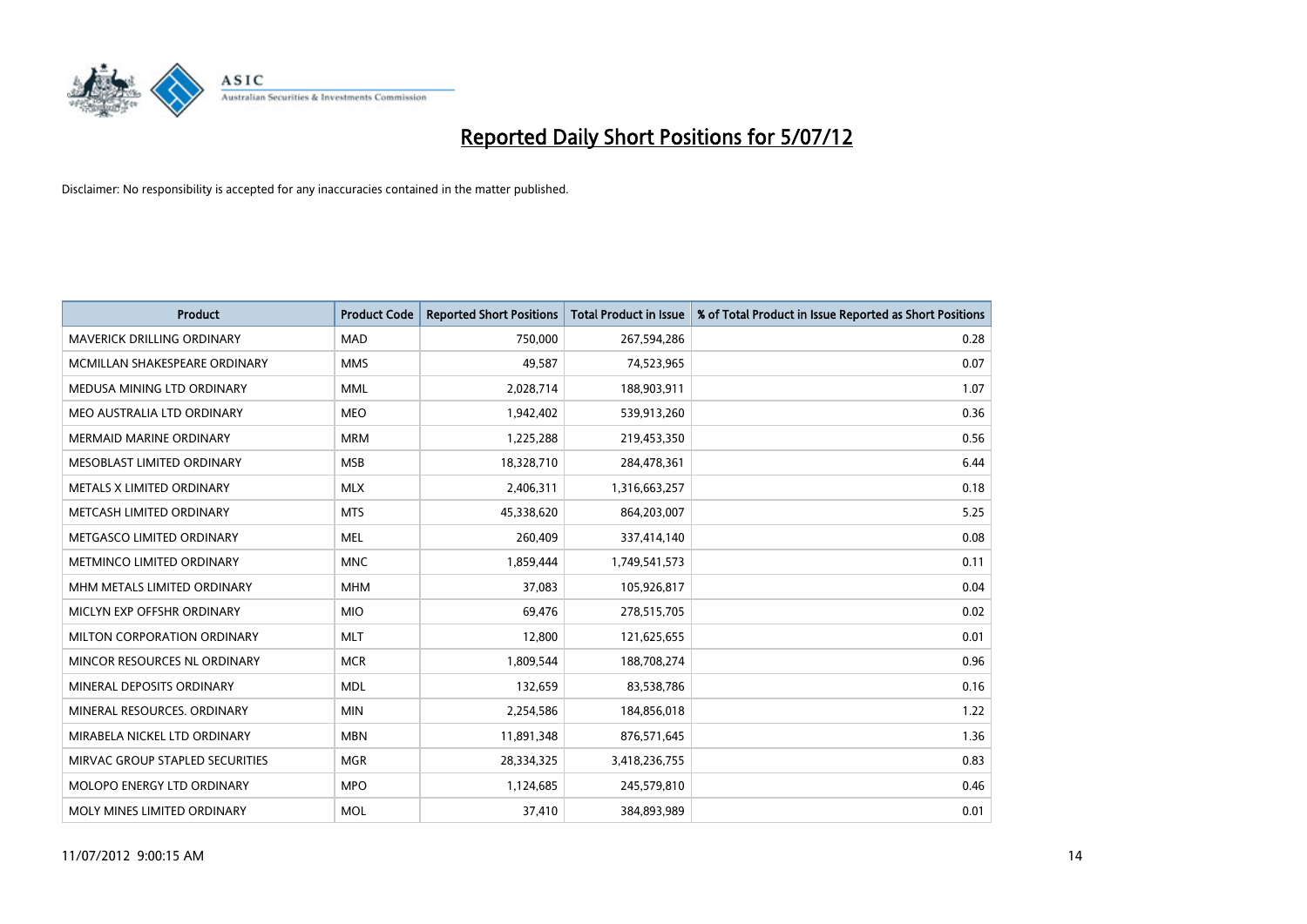

| <b>Product</b>                    | <b>Product Code</b> | <b>Reported Short Positions</b> | <b>Total Product in Issue</b> | % of Total Product in Issue Reported as Short Positions |
|-----------------------------------|---------------------|---------------------------------|-------------------------------|---------------------------------------------------------|
| MONADELPHOUS GROUP ORDINARY       | <b>MND</b>          | 2,677,669                       | 88,674,327                    | 3.02                                                    |
| MORTGAGE CHOICE LTD ORDINARY      | <b>MOC</b>          | 2,238,468                       | 120,319,572                   | 1.86                                                    |
| <b>MOUNT GIBSON IRON ORDINARY</b> | <b>MGX</b>          | 6,549,073                       | 1,085,516,652                 | 0.60                                                    |
| MURCHISON METALS LTD ORDINARY     | <b>MMX</b>          | 3,637,481                       | 450,093,277                   | 0.81                                                    |
| MYER HOLDINGS LTD ORDINARY        | <b>MYR</b>          | 56,078,779                      | 583,384,551                   | 9.61                                                    |
| NATIONAL AUST, BANK ORDINARY      | <b>NAB</b>          | 15,751,036                      | 2,239,884,428                 | 0.70                                                    |
| NAVITAS LIMITED ORDINARY          | <b>NVT</b>          | 10,679,598                      | 375,318,628                   | 2.85                                                    |
| NEON ENERGY LIMITED ORDINARY      | <b>NEN</b>          | 942,058                         | 436,464,518                   | 0.22                                                    |
| NEW HOPE CORPORATION ORDINARY     | <b>NHC</b>          | 1,919,302                       | 830,411,534                   | 0.23                                                    |
| NEWCREST MINING ORDINARY          | <b>NCM</b>          | 1,540,424                       | 765,000,000                   | 0.20                                                    |
| NEWS CORP A NON-VOTING CDI        | <b>NWSLV</b>        | 3,915,269                       | 1,585,187,145                 | 0.25                                                    |
| NEWS CORP B VOTING CDI            | <b>NWS</b>          | 631,635                         | 798,520,953                   | 0.08                                                    |
| NEXTDC LIMITED ORDINARY           | <b>NXT</b>          | 1,410,321                       | 150,602,388                   | 0.94                                                    |
| NEXUS ENERGY LIMITED ORDINARY     | <b>NXS</b>          | 777,282                         | 1,329,821,159                 | 0.06                                                    |
| NIB HOLDINGS LIMITED ORDINARY     | <b>NHF</b>          | 35,172                          | 439,004,182                   | 0.01                                                    |
| NIDO PETROLEUM ORDINARY           | <b>NDO</b>          | 105,313                         | 1,390,829,818                 | 0.01                                                    |
| NOBLE MINERAL RES ORDINARY        | <b>NMG</b>          | 4,380,284                       | 610,147,952                   | 0.72                                                    |
| NORFOLK GROUP ORDINARY            | <b>NFK</b>          | 1,550                           | 158,890,730                   | 0.00                                                    |
| NORTHERN IRON LTD ORDINARY        | <b>NFE</b>          | 404,575                         | 369,980,113                   | 0.11                                                    |
| NORTHERN STAR ORDINARY            | <b>NST</b>          | 4,547,039                       | 408,788,032                   | 1.11                                                    |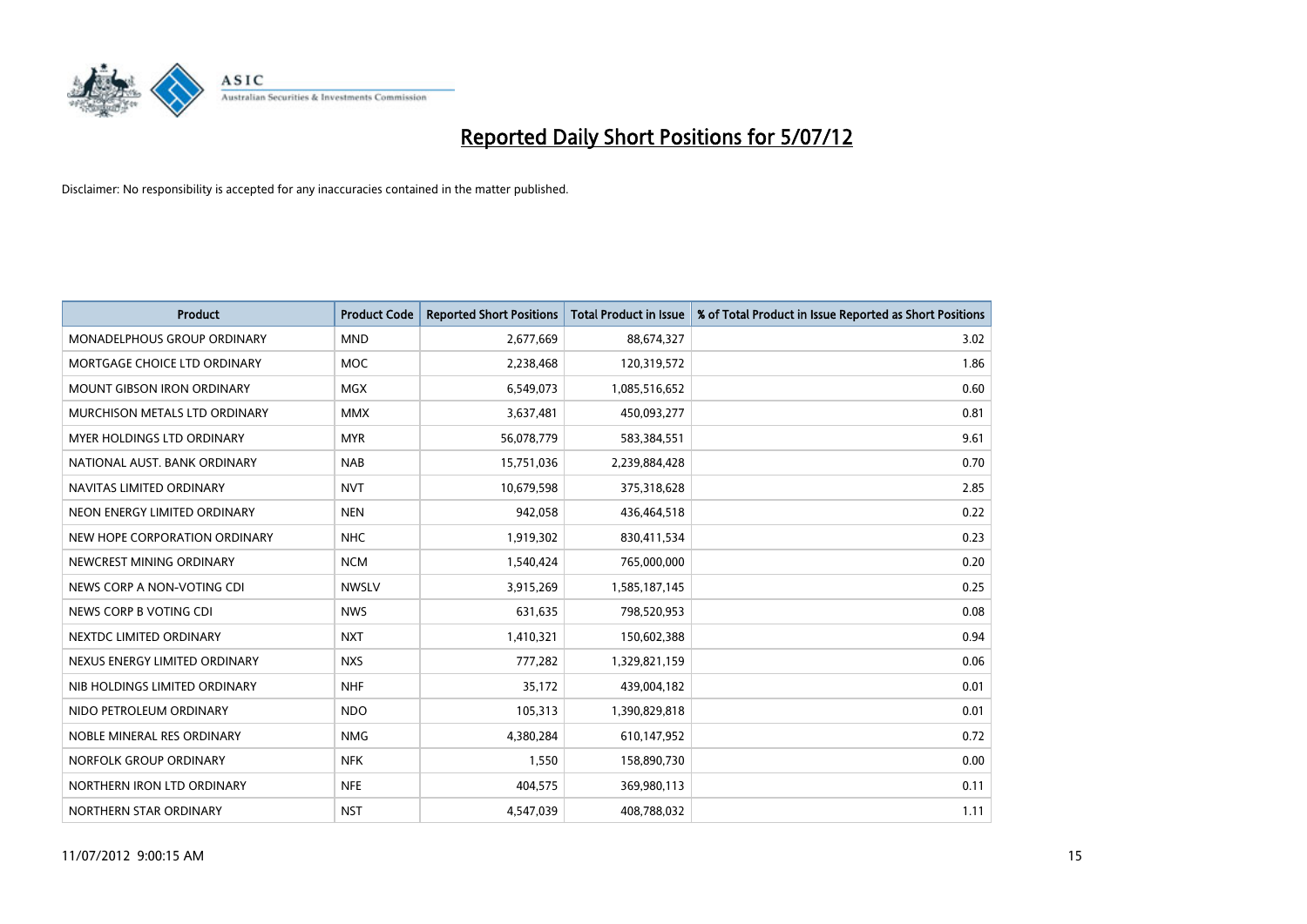

| <b>Product</b>                        | <b>Product Code</b> | <b>Reported Short Positions</b> | <b>Total Product in Issue</b> | % of Total Product in Issue Reported as Short Positions |
|---------------------------------------|---------------------|---------------------------------|-------------------------------|---------------------------------------------------------|
| NRW HOLDINGS LIMITED ORDINARY         | <b>NWH</b>          | 124,233                         | 278,888,011                   | 0.04                                                    |
| NUCOAL RESOURCES LTD ORDINARY         | <b>NCR</b>          | 34,550                          | 768,612,354                   | 0.00                                                    |
| NUFARM LIMITED ORDINARY               | <b>NUF</b>          | 6,125,334                       | 262,142,247                   | 2.34                                                    |
| OAKTON LIMITED ORDINARY               | <b>OKN</b>          | 705,736                         | 92,721,874                    | 0.76                                                    |
| OCEANAGOLD CORP. CHESS DEPOSITARY INT | OGC                 | 562,435                         | 262,886,876                   | 0.21                                                    |
| OIL SEARCH LTD ORDINARY               | OSH                 | 4,900,989                       | 1,331,356,047                 | 0.37                                                    |
| OM HOLDINGS LIMITED ORDINARY          | <b>OMH</b>          | 5,551,717                       | 604,105,150                   | 0.92                                                    |
| OPUS GROUP LTD ORDINARY               | <b>OPG</b>          | 90,000                          | 53,678,177                    | 0.17                                                    |
| ORICA LIMITED ORDINARY                | ORI                 | 2,918,739                       | 365,642,802                   | 0.80                                                    |
| ORIGIN ENERGY ORDINARY                | <b>ORG</b>          | 7,186,838                       | 1,089,564,638                 | 0.66                                                    |
| OROCOBRE LIMITED ORDINARY             | <b>ORE</b>          | 123,611                         | 103,195,029                   | 0.12                                                    |
| OROTONGROUP LIMITED ORDINARY          | ORL                 | 164,613                         | 40,880,902                    | 0.40                                                    |
| OZ MINERALS ORDINARY                  | OZL                 | 5,698,199                       | 303,959,847                   | 1.87                                                    |
| PACIFIC BRANDS ORDINARY               | <b>PBG</b>          | 6,849,106                       | 912,915,695                   | 0.75                                                    |
| PALADIN ENERGY LTD ORDINARY           | <b>PDN</b>          | 75,670,970                      | 835,645,290                   | 9.06                                                    |
| PANAUST LIMITED ORDINARY              | <b>PNA</b>          | 2,579,520                       | 604,599,995                   | 0.43                                                    |
| PANORAMIC RESOURCES ORDINARY          | PAN                 | 738,121                         | 238,714,560                   | 0.31                                                    |
| PAPERLINX LIMITED ORDINARY            | <b>PPX</b>          | 1,553,237                       | 609,280,761                   | 0.25                                                    |
| PAPILLON RES LTD ORDINARY             | <b>PIR</b>          | 349,590                         | 243,640,141                   | 0.14                                                    |
| PEAK RESOURCES ORDINARY               | <b>PEK</b>          | 5,630                           | 207,916,802                   | 0.00                                                    |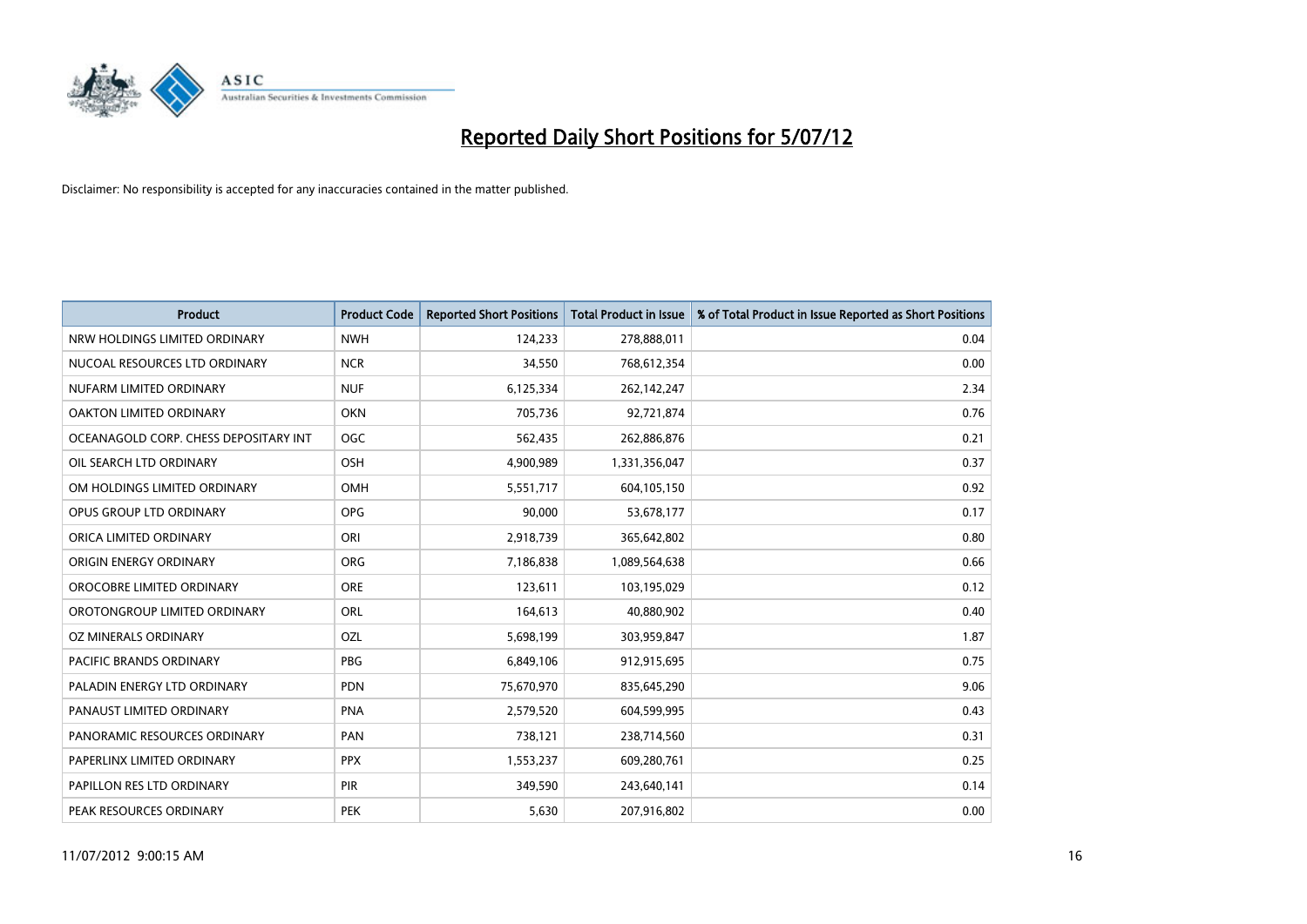

| <b>Product</b>                      | <b>Product Code</b> | <b>Reported Short Positions</b> | <b>Total Product in Issue</b> | % of Total Product in Issue Reported as Short Positions |
|-------------------------------------|---------------------|---------------------------------|-------------------------------|---------------------------------------------------------|
| PEET LIMITED ORDINARY               | <b>PPC</b>          | 948,807                         | 320,170,604                   | 0.30                                                    |
| PERILYA LIMITED ORDINARY            | PEM                 | 389,414                         | 769,316,426                   | 0.05                                                    |
| PERPETUAL LIMITED ORDINARY          | <b>PPT</b>          | 2,053,080                       | 41,980,678                    | 4.89                                                    |
| PERSEUS MINING LTD ORDINARY         | PRU                 | 12,507,404                      | 457,962,088                   | 2.73                                                    |
| PHARMAXIS LTD ORDINARY              | <b>PXS</b>          | 3,813,474                       | 307,630,989                   | 1.24                                                    |
| PHOSPHAGENICS LTD. ORDINARY         | POH                 | 96,072                          | 1,020,215,957                 | 0.01                                                    |
| PLATINUM ASSET ORDINARY             | <b>PTM</b>          | 10,361,793                      | 561,347,878                   | 1.85                                                    |
| PLATINUM AUSTRALIA ORDINARY         | <b>PLA</b>          | 836,127                         | 504,968,043                   | 0.17                                                    |
| PMI GOLD CORP CDI 1:1               | <b>PVM</b>          | 19,524                          | 71,496,626                    | 0.03                                                    |
| PMP LIMITED ORDINARY                | <b>PMP</b>          | 34,862                          | 323,781,124                   | 0.01                                                    |
| PREMIER INVESTMENTS ORDINARY        | <b>PMV</b>          | 465,674                         | 155,260,478                   | 0.30                                                    |
| PRIMA BIOMED LTD ORDINARY           | PRR                 | 4,457,259                       | 1,066,063,388                 | 0.42                                                    |
| PRIMARY HEALTH CARE ORDINARY        | <b>PRY</b>          | 14,475,046                      | 501,717,314                   | 2.89                                                    |
| PRIMEAG AUSTRALIA ORDINARY          | PAG                 | 212,471                         | 266,394,444                   | 0.08                                                    |
| PROGRAMMED ORDINARY                 | <b>PRG</b>          | 279,784                         | 118,175,280                   | 0.24                                                    |
| <b>QANTAS AIRWAYS ORDINARY</b>      | QAN                 | 12,051,398                      | 2,265,123,620                 | 0.53                                                    |
| <b>OBE INSURANCE GROUP ORDINARY</b> | <b>OBE</b>          | 49,443,008                      | 1,181,682,557                 | 4.18                                                    |
| OR NATIONAL LIMITED ORDINARY        | <b>ORN</b>          | 11,001,090                      | 2,440,000,000                 | 0.45                                                    |
| ORXPHARMA LTD ORDINARY              | <b>QRX</b>          | 66,553                          | 144,577,206                   | 0.05                                                    |
| <b>OUBE LOGISTICS HLDG ORDINARY</b> | <b>OUB</b>          | 4.482.402                       | 921,407,185                   | 0.49                                                    |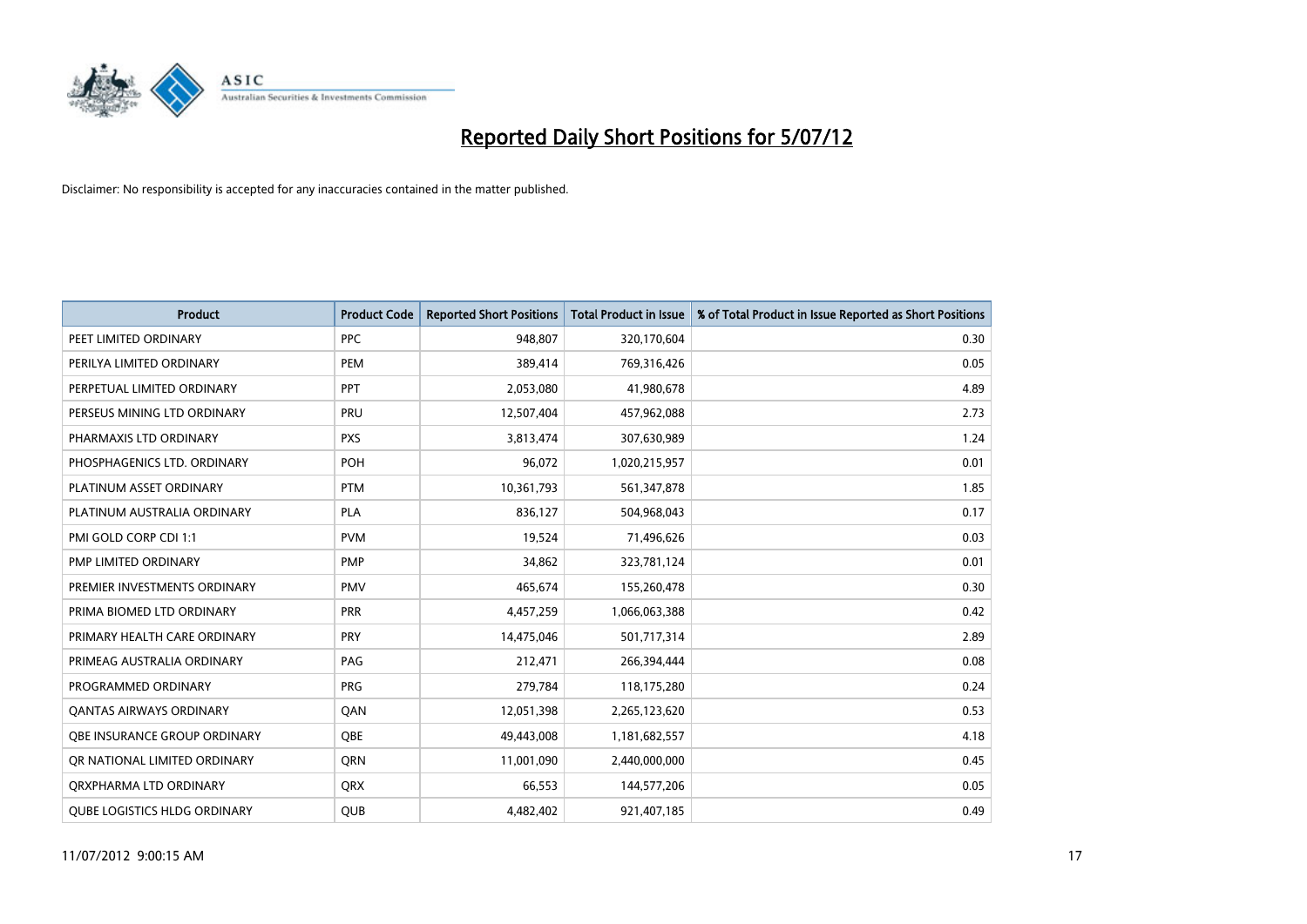

| <b>Product</b>                  | <b>Product Code</b> | <b>Reported Short Positions</b> | <b>Total Product in Issue</b> | % of Total Product in Issue Reported as Short Positions |
|---------------------------------|---------------------|---------------------------------|-------------------------------|---------------------------------------------------------|
| RAMELIUS RESOURCES ORDINARY     | <b>RMS</b>          | 741,335                         | 335,906,949                   | 0.22                                                    |
| RAMSAY HEALTH CARE ORDINARY     | <b>RHC</b>          | 2,137,168                       | 202,081,252                   | 1.06                                                    |
| RANGE RESOURCES LTD ORDINARY    | <b>RRS</b>          | 225,330                         | 2,118,880,660                 | 0.01                                                    |
| <b>RCR TOMLINSON ORDINARY</b>   | <b>RCR</b>          | 74,221                          | 131,565,256                   | 0.06                                                    |
| <b>REA GROUP ORDINARY</b>       | <b>REA</b>          | 383,404                         | 131,714,699                   | 0.29                                                    |
| <b>RECKON LIMITED ORDINARY</b>  | <b>RKN</b>          | 814,788                         | 129,488,015                   | 0.63                                                    |
| <b>RED 5 LIMITED ORDINARY</b>   | <b>RED</b>          | 102,924                         | 135,488,008                   | 0.08                                                    |
| RED FORK ENERGY ORDINARY        | <b>RFE</b>          | 744,731                         | 310,229,853                   | 0.24                                                    |
| REDBANK ENERGY LTD ORDINARY     | AEJ                 | 13                              | 786,287                       | 0.00                                                    |
| REDFLEX HOLDINGS ORDINARY       | <b>RDF</b>          | 2                               | 110,345,599                   | 0.00                                                    |
| REED RESOURCES LTD ORDINARY     | <b>RDR</b>          | 59,165                          | 462,701,573                   | 0.01                                                    |
| REGIONAL EXPRESS ORDINARY       | <b>REX</b>          | 10,000                          | 121,254,902                   | 0.01                                                    |
| REGIS RESOURCES ORDINARY        | <b>RRL</b>          | 661,187                         | 453,028,047                   | 0.15                                                    |
| RESMED INC CDI 10:1             | <b>RMD</b>          | 2,665,502                       | 1,556,242,300                 | 0.17                                                    |
| <b>RESOLUTE MINING ORDINARY</b> | <b>RSG</b>          | 4,918,685                       | 634,428,623                   | 0.78                                                    |
| RESOURCE GENERATION ORDINARY    | <b>RES</b>          | 173                             | 262,895,652                   | 0.00                                                    |
| RETAIL FOOD GROUP ORDINARY      | <b>RFG</b>          | 17,020                          | 108,422,615                   | 0.02                                                    |
| REVERSE CORP LIMITED ORDINARY   | <b>REF</b>          | 100                             | 92,382,175                    | 0.00                                                    |
| REX MINERALS LIMITED ORDINARY   | <b>RXM</b>          | 684,078                         | 188,907,284                   | 0.36                                                    |
| RHG LIMITED ORDINARY            | <b>RHG</b>          | 36,083                          | 308,483,177                   | 0.01                                                    |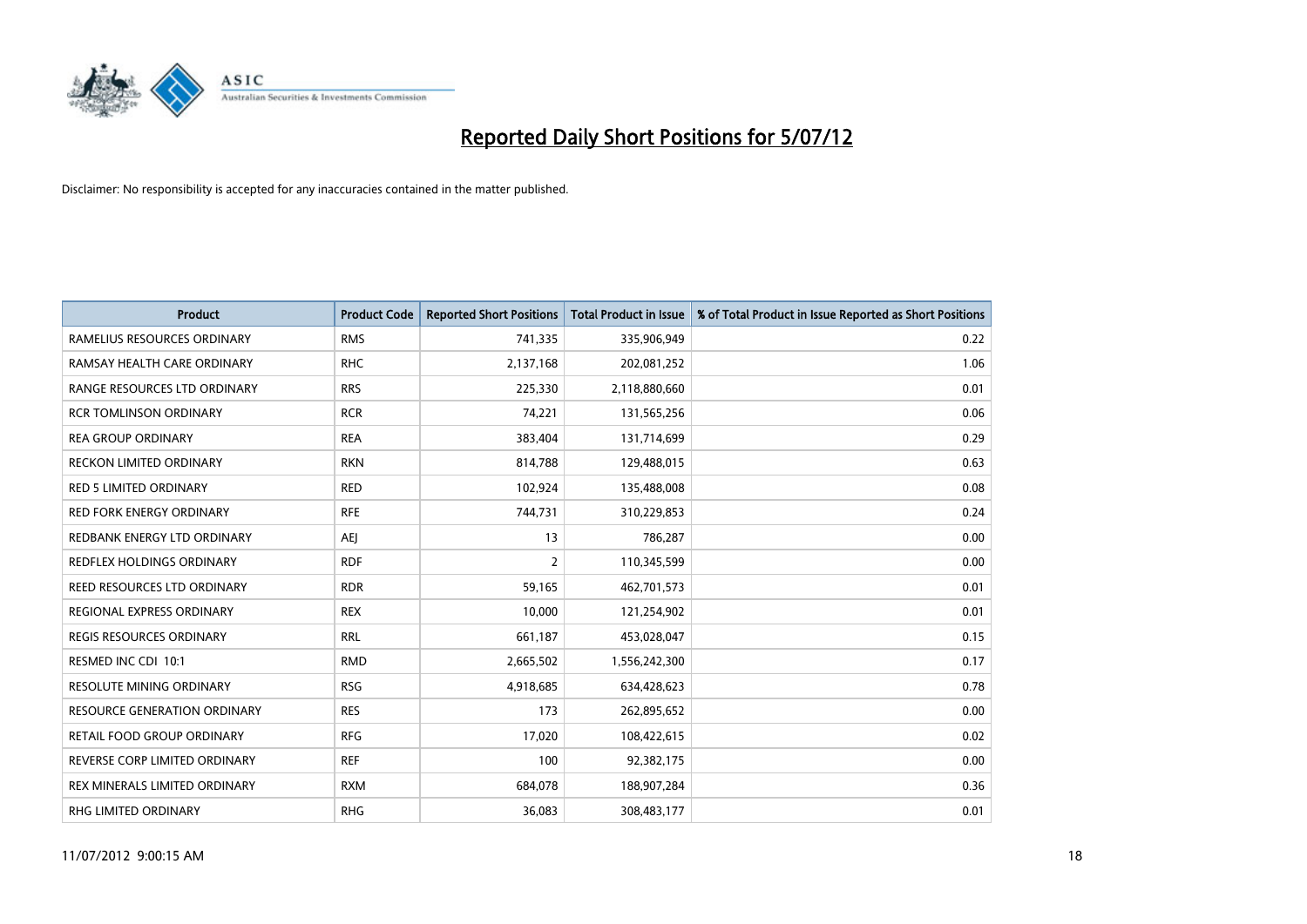

| <b>Product</b>                   | <b>Product Code</b> | <b>Reported Short Positions</b> | <b>Total Product in Issue</b> | % of Total Product in Issue Reported as Short Positions |
|----------------------------------|---------------------|---------------------------------|-------------------------------|---------------------------------------------------------|
| <b>RIALTO ENERGY ORDINARY</b>    | <b>RIA</b>          | 1,493,346                       | 671,347,392                   | 0.22                                                    |
| RIDLEY CORPORATION ORDINARY      | <b>RIC</b>          | 45,000                          | 307,817,071                   | 0.01                                                    |
| RIO TINTO LIMITED ORDINARY       | <b>RIO</b>          | 22,448,179                      | 435,758,720                   | 5.15                                                    |
| ROBUST RESOURCES ORDINARY        | <b>ROL</b>          | 20,298                          | 87,994,097                    | 0.02                                                    |
| ROC OIL COMPANY ORDINARY         | <b>ROC</b>          | 1,857,158                       | 683,235,552                   | 0.27                                                    |
| <b>RURALCO HOLDINGS ORDINARY</b> | <b>RHL</b>          | 12,000                          | 55,019,284                    | 0.02                                                    |
| SAI GLOBAL LIMITED ORDINARY      | SAI                 | 4,246,498                       | 204,354,836                   | 2.08                                                    |
| SALMAT LIMITED ORDINARY          | <b>SLM</b>          | 2,769,464                       | 159,802,174                   | 1.73                                                    |
| SAMSON OIL & GAS LTD ORDINARY    | SSN                 | 1,805,852                       | 1,771,889,967                 | 0.10                                                    |
| SANDFIRE RESOURCES ORDINARY      | <b>SFR</b>          | 4,423,905                       | 151,233,635                   | 2.93                                                    |
| <b>SANTOS LTD ORDINARY</b>       | <b>STO</b>          | 5,101,345                       | 952,809,080                   | 0.54                                                    |
| SARACEN MINERAL ORDINARY         | SAR                 | 2,378,999                       | 594,815,640                   | 0.40                                                    |
| SEDGMAN LIMITED ORDINARY         | <b>SDM</b>          | 17,328                          | 214,292,930                   | 0.01                                                    |
| <b>SEEK LIMITED ORDINARY</b>     | <b>SEK</b>          | 11,897,009                      | 337,101,307                   | 3.53                                                    |
| SENEX ENERGY LIMITED ORDINARY    | <b>SXY</b>          | 16,775,135                      | 1,032,094,191                 | 1.63                                                    |
| SERVCORP LIMITED ORDINARY        | SRV                 | 311                             | 98,440,807                    | 0.00                                                    |
| SERVICE STREAM ORDINARY          | <b>SSM</b>          | 400                             | 283,418,867                   | 0.00                                                    |
| SEVEN GROUP HOLDINGS ORDINARY    | <b>SVW</b>          | 843,448                         | 307,410,281                   | 0.27                                                    |
| SEVEN WEST MEDIA LTD ORDINARY    | <b>SWM</b>          | 30,631,229                      | 666,105,054                   | 4.60                                                    |
| SIGMA PHARMACEUTICAL ORDINARY    | <b>SIP</b>          | 5,153,585                       | 1,186,303,520                 | 0.43                                                    |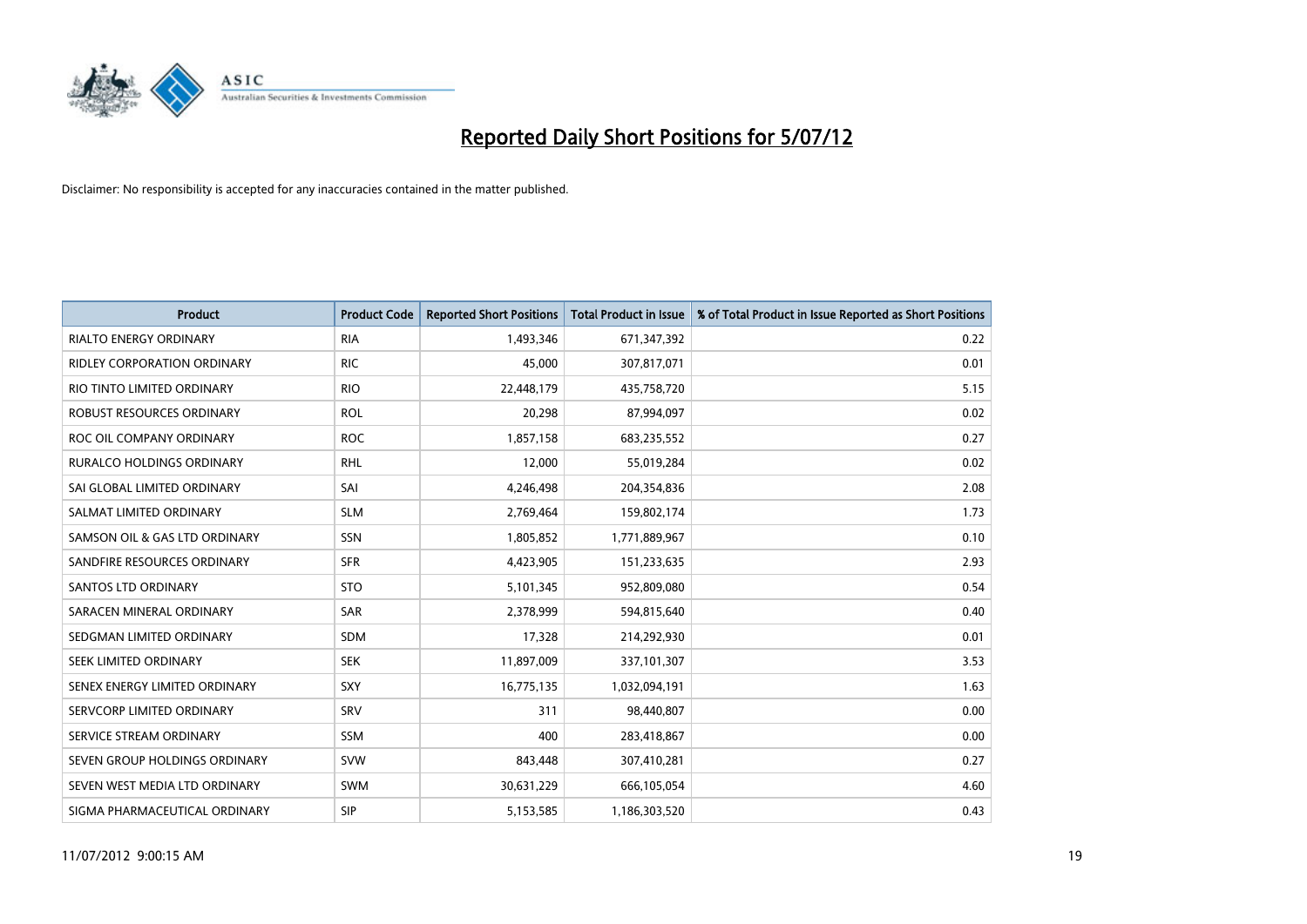

| <b>Product</b>                           | <b>Product Code</b> | <b>Reported Short Positions</b> | <b>Total Product in Issue</b> | % of Total Product in Issue Reported as Short Positions |
|------------------------------------------|---------------------|---------------------------------|-------------------------------|---------------------------------------------------------|
| SILEX SYSTEMS ORDINARY                   | <b>SLX</b>          | 640.021                         | 170,143,997                   | 0.38                                                    |
| SILVER LAKE RESOURCE ORDINARY            | <b>SLR</b>          | 706,071                         | 220,264,064                   | 0.32                                                    |
| SIMS METAL MGMT LTD ORDINARY             | SGM                 | 8,833,755                       | 204,816,794                   | 4.31                                                    |
| SINGAPORE TELECOMM. CHESS DEPOSITARY INT | <b>SGT</b>          | 8,741,612                       | 163,034,804                   | 5.36                                                    |
| SKILLED GROUP LTD ORDINARY               | <b>SKE</b>          | 154,525                         | 233,487,276                   | 0.07                                                    |
| SKY CITY ENTERTAIN, ORDINARY             | <b>SKC</b>          | 101                             | 576,958,340                   | 0.00                                                    |
| SKY NETWORK ORDINARY                     | <b>SKT</b>          | 15,000                          | 389,139,785                   | 0.00                                                    |
| <b>SLATER &amp; GORDON ORDINARY</b>      | <b>SGH</b>          | 15,945                          | 168,600,731                   | 0.01                                                    |
| SMS MANAGEMENT, ORDINARY                 | <b>SMX</b>          | 701,533                         | 68,415,913                    | 1.03                                                    |
| SONIC HEALTHCARE ORDINARY                | <b>SHL</b>          | 4,692,178                       | 390,969,875                   | 1.20                                                    |
| SOUL PATTINSON (W.H) ORDINARY            | SOL                 | 12,424                          | 239,395,320                   | 0.01                                                    |
| SOUTH BOULDER MINES ORDINARY             | <b>STB</b>          | 128,498                         | 120,969,668                   | 0.11                                                    |
| SP AUSNET STAPLED SECURITIES             | <b>SPN</b>          | 6,254,203                       | 3,339,620,165                 | 0.19                                                    |
| SPARK INFRASTRUCTURE STAPLED NOTE & UNIT | SKI                 | 33,184,785                      | 1,326,734,264                 | 2.50                                                    |
| SPECIALTY FASHION ORDINARY               | <b>SFH</b>          | 2,099,171                       | 192,236,121                   | 1.09                                                    |
| SPOTLESS GROUP LTD ORDINARY              | <b>SPT</b>          | 509,387                         | 265,746,161                   | 0.19                                                    |
| ST BARBARA LIMITED ORDINARY              | <b>SBM</b>          | 14,358,900                      | 325,615,389                   | 4.41                                                    |
| STANMORE COAL LTD ORDINARY               | <b>SMR</b>          | 32,870                          | 179,409,108                   | 0.02                                                    |
| STARPHARMA HOLDINGS ORDINARY             | <b>SPL</b>          | 2,217,629                       | 280,802,451                   | 0.79                                                    |
| STH CRS ELECT ENGNR ORDINARY             | <b>SXE</b>          | 48,457                          | 161,486,826                   | 0.03                                                    |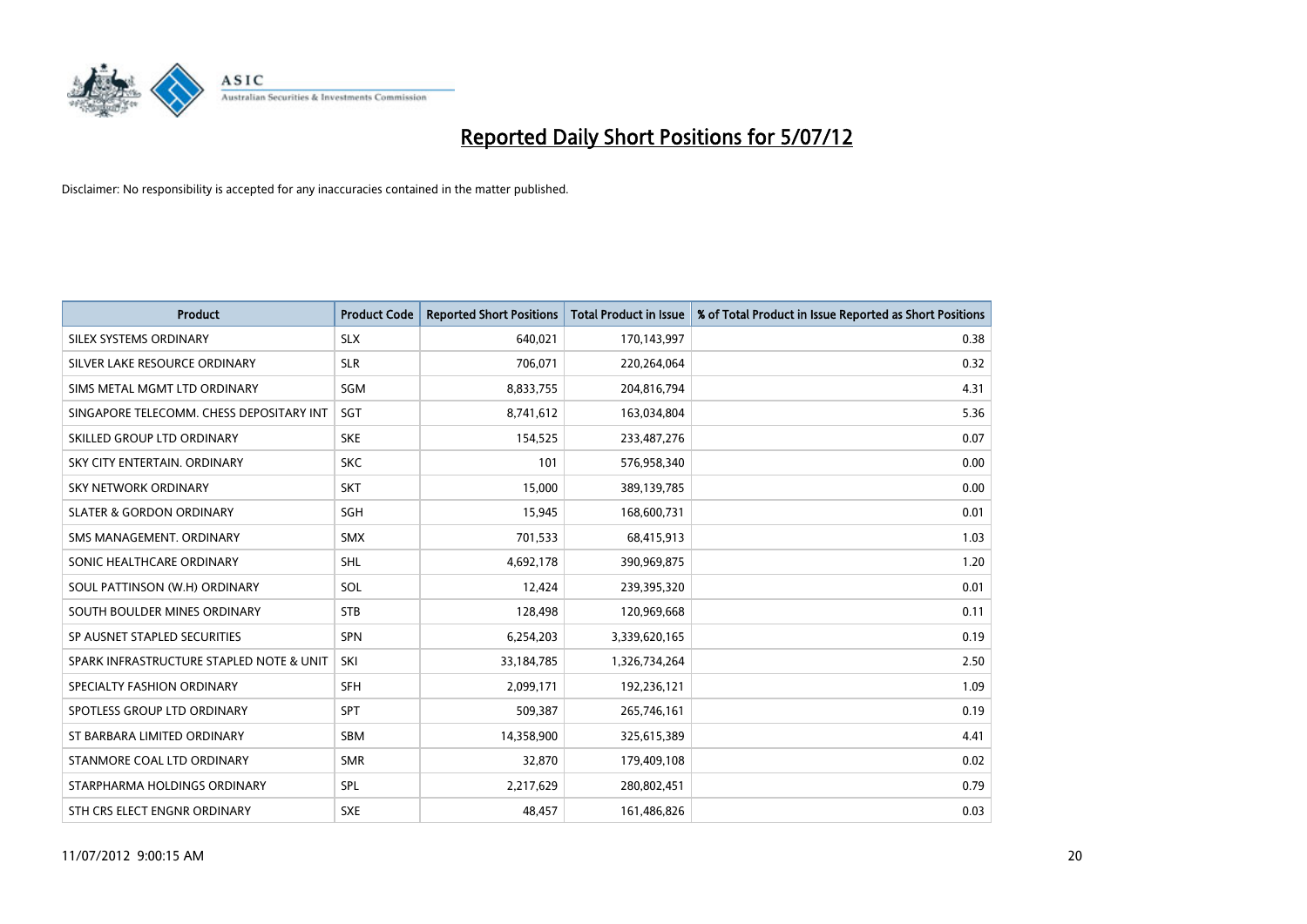

| <b>Product</b>                       | <b>Product Code</b> | <b>Reported Short Positions</b> | <b>Total Product in Issue</b> | % of Total Product in Issue Reported as Short Positions |
|--------------------------------------|---------------------|---------------------------------|-------------------------------|---------------------------------------------------------|
| STHN CROSS MEDIA ORDINARY            | <b>SXL</b>          | 8,882,886                       | 704,594,449                   | 1.26                                                    |
| STOCKLAND UNITS/ORD STAPLED          | <b>SGP</b>          | 45,754,711                      | 2,203,547,228                 | 2.08                                                    |
| STRAITS RES LTD. ORDINARY            | SRO                 | 92,952                          | 456,529,474                   | 0.02                                                    |
| STW COMMUNICATIONS ORDINARY          | SGN                 | 61,476                          | 362,798,351                   | 0.02                                                    |
| SUNCORP GROUP LTD ORDINARY           | <b>SUN</b>          | 11,841,767                      | 1,286,600,980                 | 0.92                                                    |
| SUNDANCE ENERGY ORDINARY             | <b>SEA</b>          | 120,079                         | 277,098,474                   | 0.04                                                    |
| SUNDANCE RESOURCES ORDINARY          | <b>SDL</b>          | 10,357,725                      | 3,049,577,034                 | 0.34                                                    |
| SUNLAND GROUP LTD ORDINARY           | <b>SDG</b>          | 129,116                         | 199,617,888                   | 0.06                                                    |
| SUPER RET REP LTD ORDINARY           | <b>SUL</b>          | 1,506,382                       | 196,152,971                   | 0.77                                                    |
| SYD AIRPORT STAPLED US PROHIBIT.     | <b>SYD</b>          | 9,541,157                       | 1,861,210,782                 | 0.51                                                    |
| SYRAH RESOURCES ORDINARY             | <b>SYR</b>          | 26,250                          | 125,204,521                   | 0.02                                                    |
| <b>TABCORP HOLDINGS LTD ORDINARY</b> | <b>TAH</b>          | 7,196,243                       | 730,113,969                   | 0.99                                                    |
| TANAMI GOLD NL ORDINARY              | <b>TAM</b>          | 294,165                         | 261,132,677                   | 0.11                                                    |
| TAP OIL LIMITED ORDINARY             | <b>TAP</b>          | 1,005,705                       | 241,295,311                   | 0.42                                                    |
| TASSAL GROUP LIMITED ORDINARY        | <b>TGR</b>          | 44.841                          | 146,304,404                   | 0.03                                                    |
| TATTS GROUP LTD ORDINARY             | <b>TTS</b>          | 5,978,943                       | 1,362,919,733                 | 0.44                                                    |
| TECHNOLOGY ONE ORDINARY              | <b>TNE</b>          | 5,485                           | 304,910,455                   | 0.00                                                    |
| TELECOM CORPORATION ORDINARY         | <b>TEL</b>          | 17,943,470                      | 1,856,745,213                 | 0.97                                                    |
| <b>TELSTRA CORPORATION, ORDINARY</b> | <b>TLS</b>          | 25,532,372                      | 12,443,074,357                | 0.21                                                    |
| TEN NETWORK HOLDINGS ORDINARY        | <b>TEN</b>          | 78,553,021                      | 1,360,536,737                 | 5.77                                                    |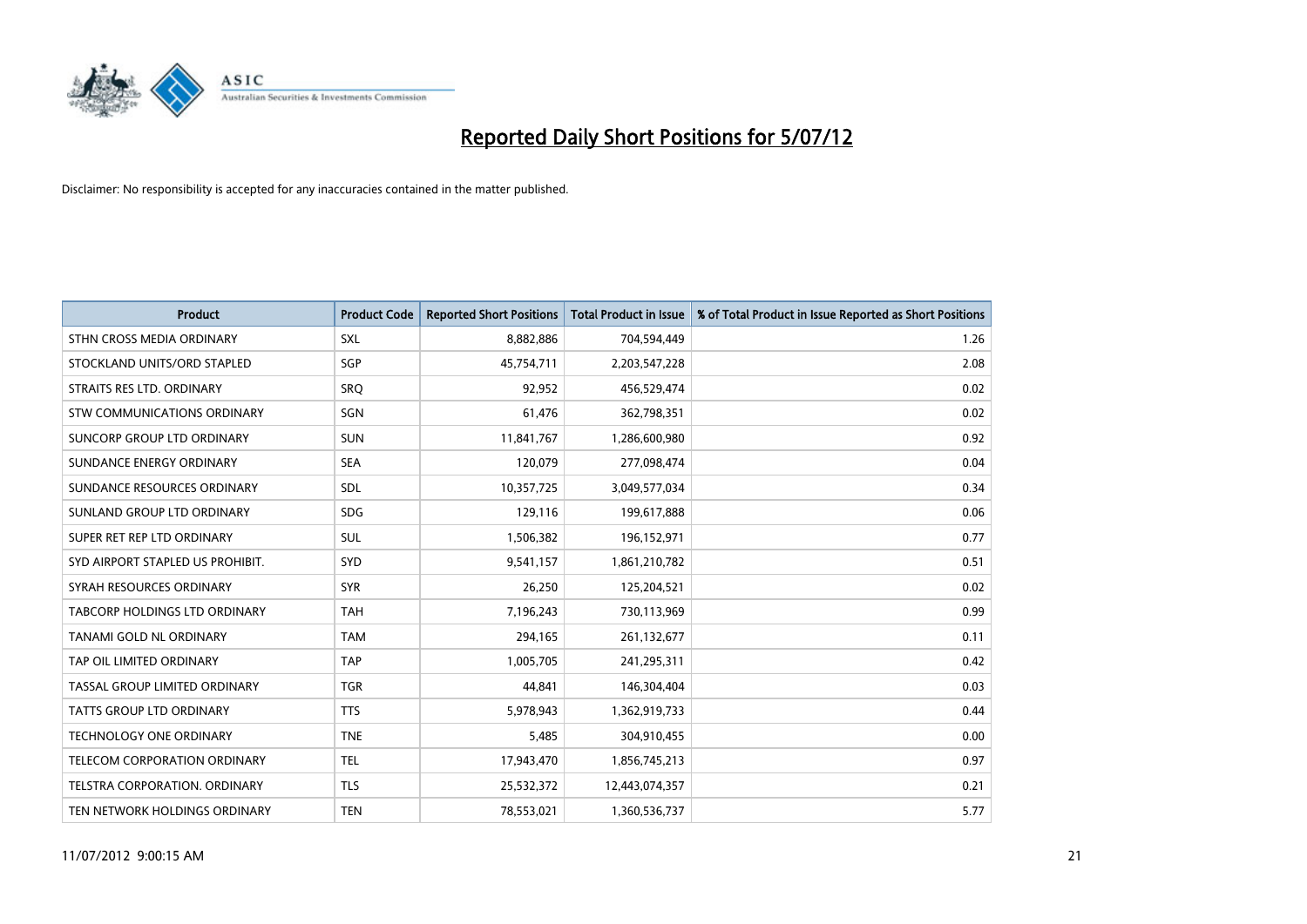

| <b>Product</b>                       | <b>Product Code</b> | <b>Reported Short Positions</b> | <b>Total Product in Issue</b> | % of Total Product in Issue Reported as Short Positions |
|--------------------------------------|---------------------|---------------------------------|-------------------------------|---------------------------------------------------------|
| TERANGA GOLD CORP CDI 1:1            | <b>TGZ</b>          | 117,700                         | 158,155,577                   | 0.07                                                    |
| TEXON PETROLEUM LTD ORDINARY         | <b>TXN</b>          | 290.840                         | 245,039,848                   | 0.12                                                    |
| TFS CORPORATION LTD ORDINARY         | <b>TFC</b>          | 207,942                         | 279,621,829                   | 0.07                                                    |
| THAKRAL HOLDINGS GRP ORDINARY/UNIT   | <b>THG</b>          | 100                             | 585,365,014                   | 0.00                                                    |
| THE REJECT SHOP ORDINARY             | <b>TRS</b>          | 2,183,218                       | 26,071,170                    | 8.37                                                    |
| THINKSMART LIMITED ORDINARY          | <b>TSM</b>          | 175,000                         | 156,005,431                   | 0.11                                                    |
| THORN GROUP LIMITED ORDINARY         | <b>TGA</b>          | 282,395                         | 146,374,703                   | 0.19                                                    |
| <b>TIGER RESOURCES ORDINARY</b>      | <b>TGS</b>          | 2,103,583                       | 673,470,269                   | 0.31                                                    |
| TOLL HOLDINGS LTD ORDINARY           | <b>TOL</b>          | 14,292,729                      | 717,133,875                   | 1.99                                                    |
| <b>TOX FREE SOLUTIONS ORDINARY</b>   | <b>TOX</b>          | 35,879                          | 115,311,608                   | 0.03                                                    |
| TPG TELECOM LIMITED ORDINARY         | <b>TPM</b>          | 1,982,783                       | 793,808,141                   | 0.25                                                    |
| <b>TRADE ME GROUP ORDINARY</b>       | <b>TME</b>          | 1,869                           | 395,745,510                   | 0.00                                                    |
| <b>TRANSFIELD SERVICES ORDINARY</b>  | <b>TSE</b>          | 2,680,617                       | 522,463,349                   | 0.51                                                    |
| TRANSPACIFIC INDUST, ORDINARY        | <b>TPI</b>          | 5,641,861                       | 1,578,209,025                 | 0.36                                                    |
| TRANSURBAN GROUP TRIPLE STAPLED SEC. | <b>TCL</b>          | 18,124,882                      | 1,458,321,112                 | 1.24                                                    |
| TREASURY WINE ESTATE ORDINARY        | <b>TWE</b>          | 13,602,903                      | 647,227,144                   | 2.10                                                    |
| TROY RESOURCES LTD ORDINARY          | <b>TRY</b>          | 258,052                         | 89,412,649                    | 0.29                                                    |
| UGL LIMITED ORDINARY                 | UGL                 | 6,865,088                       | 166,315,038                   | 4.13                                                    |
| UNILIFE CORPORATION CDI 6:1          | <b>UNS</b>          | 211,168                         | 256,958,538                   | 0.08                                                    |
| UXC LIMITED ORDINARY                 | <b>UXC</b>          | 107,429                         | 305,585,913                   | 0.04                                                    |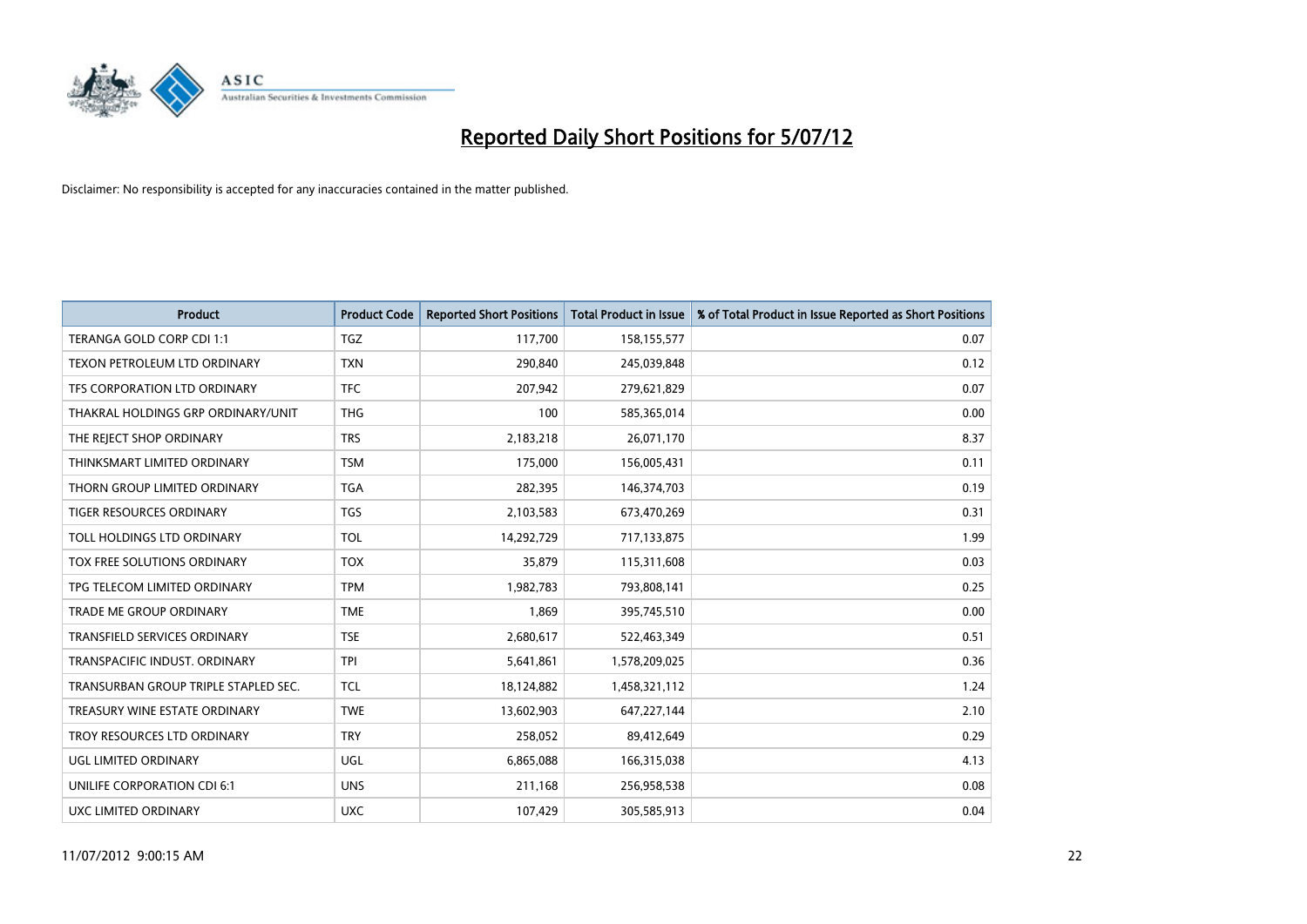

| <b>Product</b>                         | <b>Product Code</b> | <b>Reported Short Positions</b> | <b>Total Product in Issue</b> | % of Total Product in Issue Reported as Short Positions |
|----------------------------------------|---------------------|---------------------------------|-------------------------------|---------------------------------------------------------|
| <b>VENTURE MINERALS ORDINARY</b>       | <b>VMS</b>          | 74,816                          | 232,468,592                   | 0.03                                                    |
| <b>VIRGIN AUS HLDG LTD ORDINARY</b>    | <b>VAH</b>          | 25,070,165                      | 2,210,197,600                 | 1.13                                                    |
| VITERRA INC CDI 1:1                    | <b>VTA</b>          | 10                              | 68,629,939                    | 0.00                                                    |
| VNGD ALL-WORLD EX-US CDI 1:1           | <b>VEU</b>          | 73                              | 1,088,776                     | 0.01                                                    |
| VNGD AUS HIGH YIELD ETF UNITS          | <b>VHY</b>          | 3,561                           | 740,640                       | 0.48                                                    |
| WAH NAM INT HLDG LTD ORDINARY          | <b>WNI</b>          | 91,872                          | 7,175,039,665                 | 0.00                                                    |
| <b>WATPAC LIMITED ORDINARY</b>         | <b>WTP</b>          | 351,234                         | 184,332,526                   | 0.19                                                    |
| <b>WDS LIMITED ORDINARY</b>            | <b>WDS</b>          | 7                               | 144,740,614                   | 0.00                                                    |
| WEBJET LIMITED ORDINARY                | <b>WEB</b>          | 253,495                         | 71,065,929                    | 0.36                                                    |
| <b>WESFARMERS LIMITED ORDINARY</b>     | <b>WES</b>          | 29,733,685                      | 1,006,508,809                 | 2.95                                                    |
| WESFARMERS LIMITED PARTIALLY PROTECTED | <b>WESN</b>         | 1,429,855                       | 150,563,353                   | 0.95                                                    |
| <b>WESTERN AREAS NL ORDINARY</b>       | <b>WSA</b>          | 8,981,492                       | 179,735,899                   | 5.00                                                    |
| WESTERN DESERT RES. ORDINARY           | <b>WDR</b>          | 526,776                         | 218,819,203                   | 0.24                                                    |
| WESTFIELD GROUP ORD/UNIT STAPLED SEC   | <b>WDC</b>          | 6,455,370                       | 2,267,603,504                 | 0.28                                                    |
| WESTFIELD RETAIL TST UNIT STAPLED      | <b>WRT</b>          | 44,291,079                      | 3,054,166,195                 | 1.45                                                    |
| WESTPAC BANKING CORP ORDINARY          | <b>WBC</b>          | 60,411,714                      | 3,079,970,408                 | 1.96                                                    |
| WHITE ENERGY COMPANY ORDINARY          | <b>WEC</b>          | 2,055,209                       | 322,974,494                   | 0.64                                                    |
| <b>WHITEHAVEN COAL ORDINARY</b>        | <b>WHC</b>          | 11,275,657                      | 1,013,190,387                 | 1.11                                                    |
| WINDIMURRA VANADIUM ORDINARY           | <b>WVL</b>          | 163,685                         | 154,278,674                   | 0.11                                                    |
| WOODSIDE PETROLEUM ORDINARY            | <b>WPL</b>          | 2,446,958                       | 823,910,657                   | 0.30                                                    |